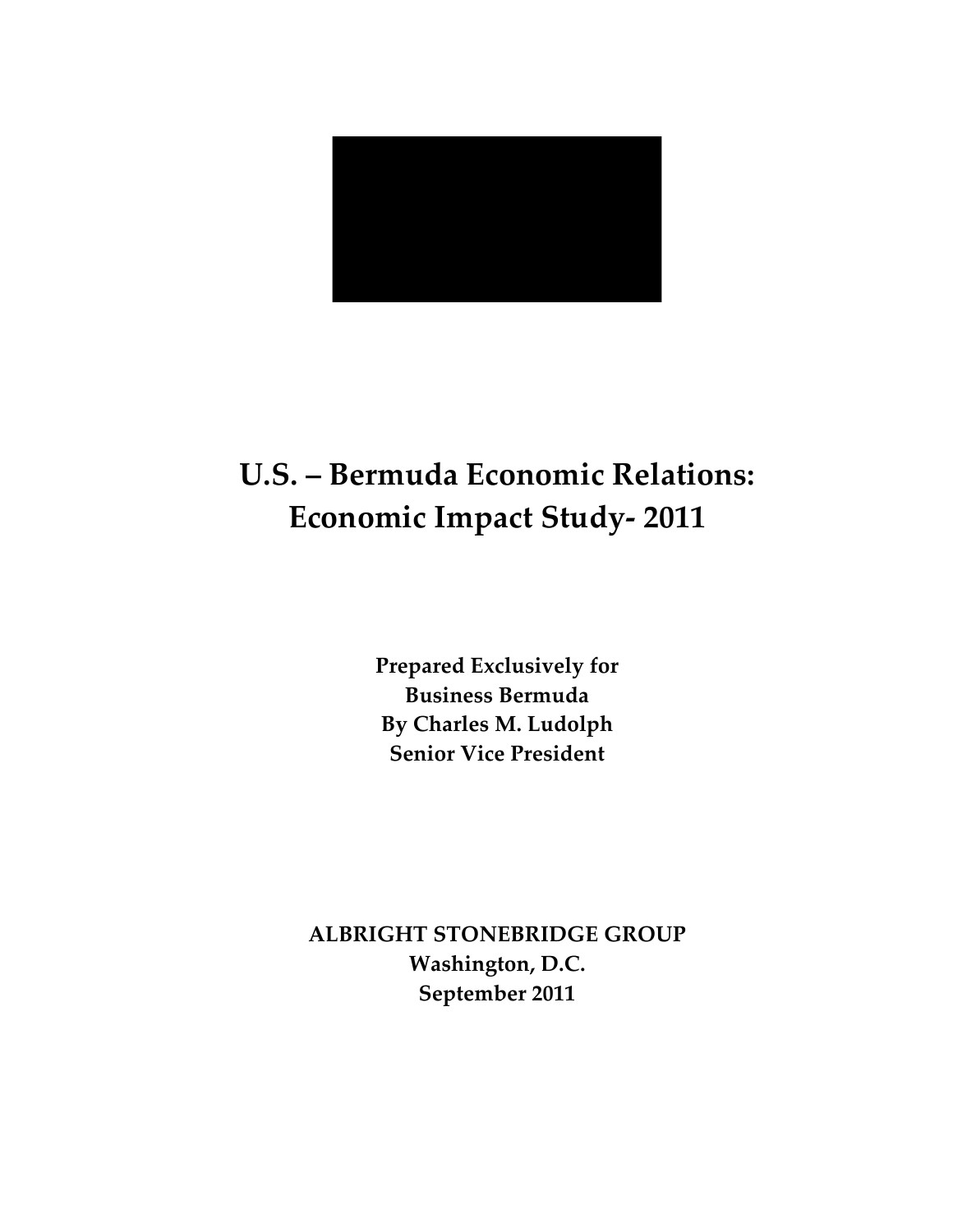# **U.S.- BERMUDA ECONOMIC RELATIONS: ECONOMIC IMPACT STUDY 2011**

| <b>SECTIONS:</b>                                                                                                                                                    |  |
|---------------------------------------------------------------------------------------------------------------------------------------------------------------------|--|
| I.                                                                                                                                                                  |  |
|                                                                                                                                                                     |  |
|                                                                                                                                                                     |  |
|                                                                                                                                                                     |  |
|                                                                                                                                                                     |  |
|                                                                                                                                                                     |  |
| VII. Holding Companies and Bermuda as a Multinational Corporation Domicile                                                                                          |  |
| In a Rapidly Changing World Economy                                                                                                                                 |  |
|                                                                                                                                                                     |  |
| <b>APPENDIX:</b>                                                                                                                                                    |  |
|                                                                                                                                                                     |  |
|                                                                                                                                                                     |  |
| <b>TABLES:</b>                                                                                                                                                      |  |
| Table 1: Country Ranking of Leading U.S. Trade Partners by Category of U.S. Trade in Private                                                                        |  |
| Table 2: Country Ranking of Leading Foreign Holders of U.S. Securities: 201011                                                                                      |  |
| Table 3: Levels of Foreign Holdings of U.S. Securities: World and Bermuda                                                                                           |  |
| Table 4: U.S. and Bermuda Goods Exports, Imports and Balance of Trade: 2010 12                                                                                      |  |
| Table 5: U.S. Services Exports to and Imports from Bermuda 1/1997-2010 15                                                                                           |  |
| Table67: Imported Bermuda Insurance and Reinsurance Services Into the United States<br>Catastrophe Property and Casualty Insurance Losses Paid by Policyholders and |  |
| Table 7: Sales by United States and Bermudian Affiliates of Multinationals Through their                                                                            |  |
| Table 8: Employment of Majority-Owned U.S. Affiliates, by Country of Ultimate Beneficial                                                                            |  |
| Table 9: Imported Bermuda Insurance and Reinsurance Services Into the United<br>States Catastrophe Property and Casualty Insurance Losses Paid by                   |  |
| Table 10: Partial List of Major U.S. Corporations with Captive Insurance Subsidiaries                                                                               |  |
| Table 11: Country Ranking of Leading Foreign Holders of U.S. Securities: 201030                                                                                     |  |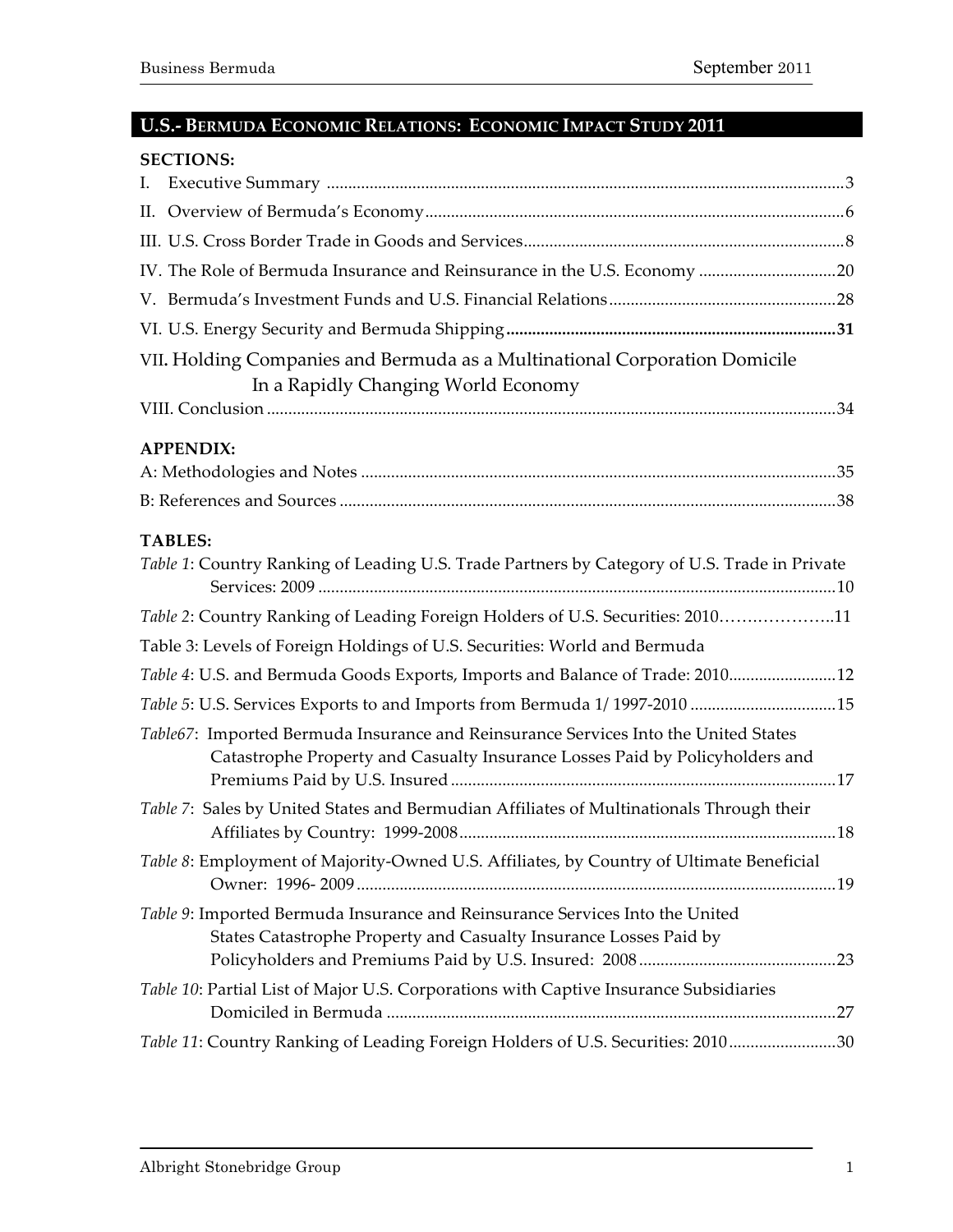#### **I. Executive Summary**

The overall economic relationship between Bermuda and the United States continued to expand through the 2000s. The relationship even strengthened during the most recent global economic crisis as Bermuda continues to offer economic advantages that met U.S. business needs and expanded employment opportunities.

By the end of 2010, two-way trade in services between Bermuda and the United States grew to more than \$80 billion. In fact, as many offshore financial centers suffered setbacks vis-a-vis the United States between 2008 and 2010, Bermuda became more prominent in the United States relative to other foreign trading partners. Among other developments by 2010, Bermuda became the leading supplier of reinsurance to the United States and the leading export market for the U.S. primary insurance sector. U.S. exports of R&D and testing services to Bermuda companies grew by \$2 billion during the recession. In 2010, Bermuda was the:

- The most important export market for U.S. insurance services.
- The  $8<sup>th</sup>$  largest investor in the United States
- The most important foreign supplier of insurance and reinsurance to the United States, averaging \$20 billion annually in payments or as much as \$35 billion annually in recovered losses.
- $\cdot$  5<sup>th</sup> largest U.S. export market for banking and investment funds.
- 8<sup>th</sup> largest U.S. export market for shipping services.
- $11<sup>th</sup>$  largest US export market for business services.
- $14<sup>th</sup>$  largest market for all U.S. services exports, excluding royalties and service fees.
- $10<sup>th</sup>$  largest portfolio capital investor.
- $4<sup>th</sup>$  largest investor in U.S. government bonds.

Bermuda's prominent position in the U.S. marketplace, particularly in insurance has been growing for years and is due to a host of advantages, such as,

- Proximity to U.S financial and capital markets;
- U.K. and U.S.-compatible law and regulation; and
- Extensive financial regulatory cooperation as well as high regulatory quality.

But its growth during the recession and financial crisis shows that Bermuda's economic independence from larger global financial centers and concentration in niche risk insurance sectors that were not correlated with the global financial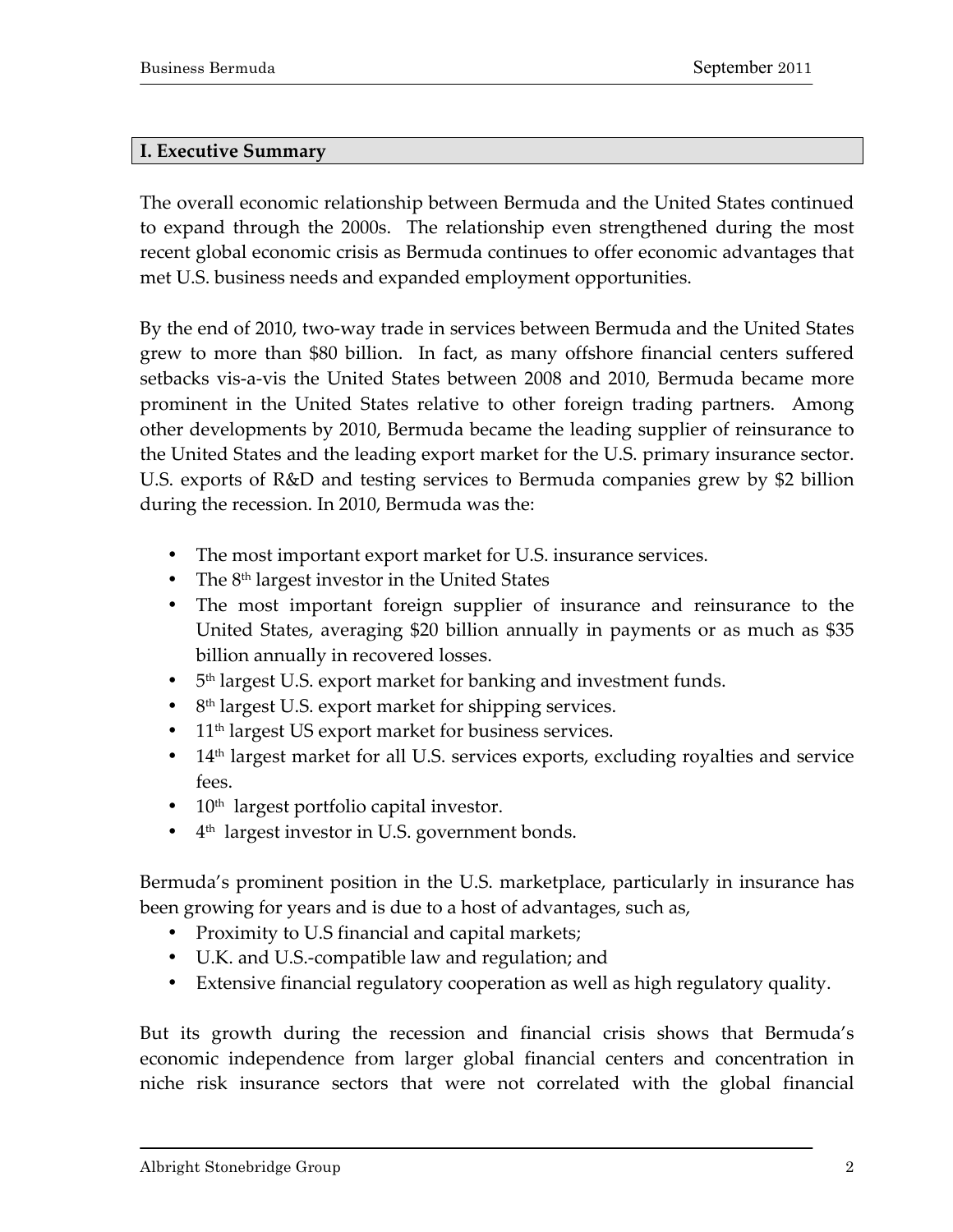downturn, bestowed a competitive capacity that made it the U.S.'s most important insurance service trading partner.

**U.S./Bermuda Cross-Border Trade.** In 2010, estimated total two-way trade and multinational corporation subsidiary sales between Bermuda and the U.S. was almost \$80 billion. Bermuda and U.S. company affiliates invested in each others markets supplying about \$43 billion in sales of its subsidiaries in the United States as well as \$35 billion of U.S. exports and imports with Bermuda. Bermuda's trade and investment relationship with the United States sustained 300,000 jobs in 2010.

- 101,000 U.S. jobs were created by annual U.S. exports to Bermuda.
- 200,000 U.S. jobs derived from U.S. majority-owned affiliates of Bermuda companies.

**Insurance and Reinsurance.** The Bermuda insurance industry, and the professional services that support that sector, are the leading foreign sources of insurance and reinsurance services to the U.S.

Bermuda's captive commercial liability insurance and reinsurance sector fills an important capacity shortage for U.S. companies.

• Approximately 75 percent of the 500 leading companies in the U.S. have captive insurance subsidiaries in Bermuda, which help provide worker's compensation and other lines of liability coverage.

**International Money Management and Investment Funds.** Over the last 10 years, Bermuda has evolved into a significant international financial center, with important ties to the U.S. investment community.

- In 2008, Bermuda had more than 1,100 domiciled and regulated investment funds with almost \$200 billion in net assets.
- Although difficult to estimate, it appears that U.S.-owned corporate and tax exempt funds accounted for as much as \$70 billion of these assets, and U.S. individuals' account for another \$30 billion. Most of these Bermudian investments are U.S. offshore funds established by U.S. money managers.
- Bermuda provides key advantages to U.S. money managers to attract non-U.S. investors to their funds due to its proximity to the U.S., lower costs, sophisticated infrastructure, favorable tax structure and its effective and respected regulatory framework.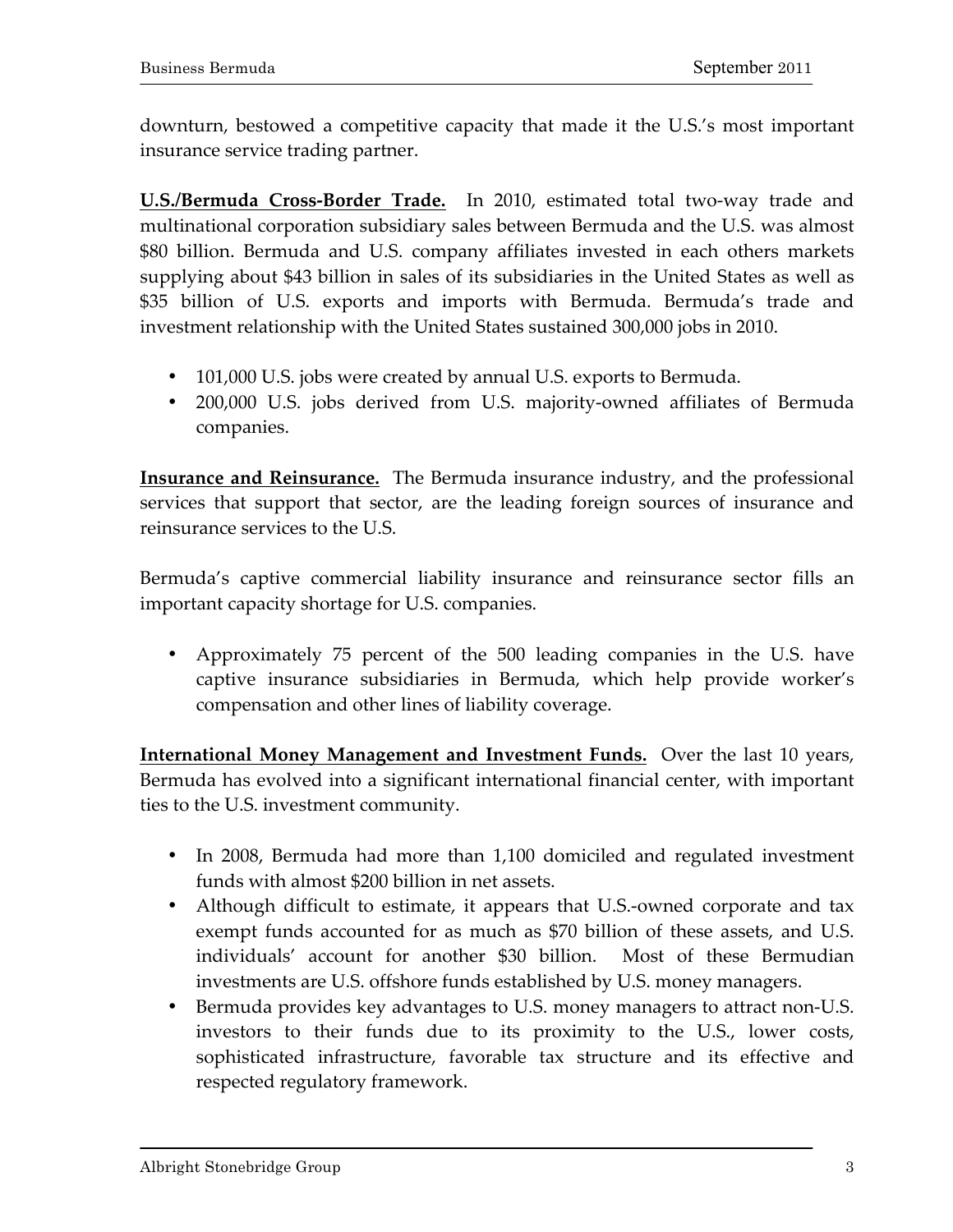In turn, Bermuda is tied for tenth place as the largest foreign portfolio investor in U.S. securities, its portfolio investment doubling to \$200 billion from 2000 to 2008. Furthermore, Bermudian investors are the  $15<sup>th</sup>$  largest holders of U.S. government agency asset-backed bonds.

**Shipping.** Bermuda is a major contributor to U.S. energy security.

- Bermuda-domiciled shipping companies provide \$1.1 billion in energy-related shipping services (oil tankers, oil rigs and LNG ships) that are designed to work with existing U.S. refineries, ports, and pipelines.
- Ships register in Bermuda to take advantage of its regulatory policies, access to fleet financing, and access to environmental liability insurance coverage that is compliant with U.S. requirements under the U.S. Oil Pollution Act of 1990.

**Bermuda's Holding Companies.** U.S. operating companies continued to domicile in Bermuda. Companies like Freescale, Marvell, Contel, AOSL, and Chipmos, to name a few "fables" chip companies, were formerly U.S. companies and redomiciled to Bermuda since 2006. Today, these Bermuda semiconductor manufacturing companies employ 30,000 U.S. workers in manufacturing and sales. Since 2008, these companies created more than \$3 billion of service-based export business to Bermuda in testing and R&D services creating more U.S. jobs. During the 2000s more than 500 Asian companies followed this new multinational governance model and domiciled their companies in Bermuda to support their U.S.-Asian business model. Bermuda has become an important component of how global "holding company" multinationals rely on U.S. jobs as well as related Asian operations. Bermuda governance and  $\overline{a}$ investment environment contributes to the competitiveness of U.S. business investment, where a U.S. multinational or an Asian multinational would simply not perform as well.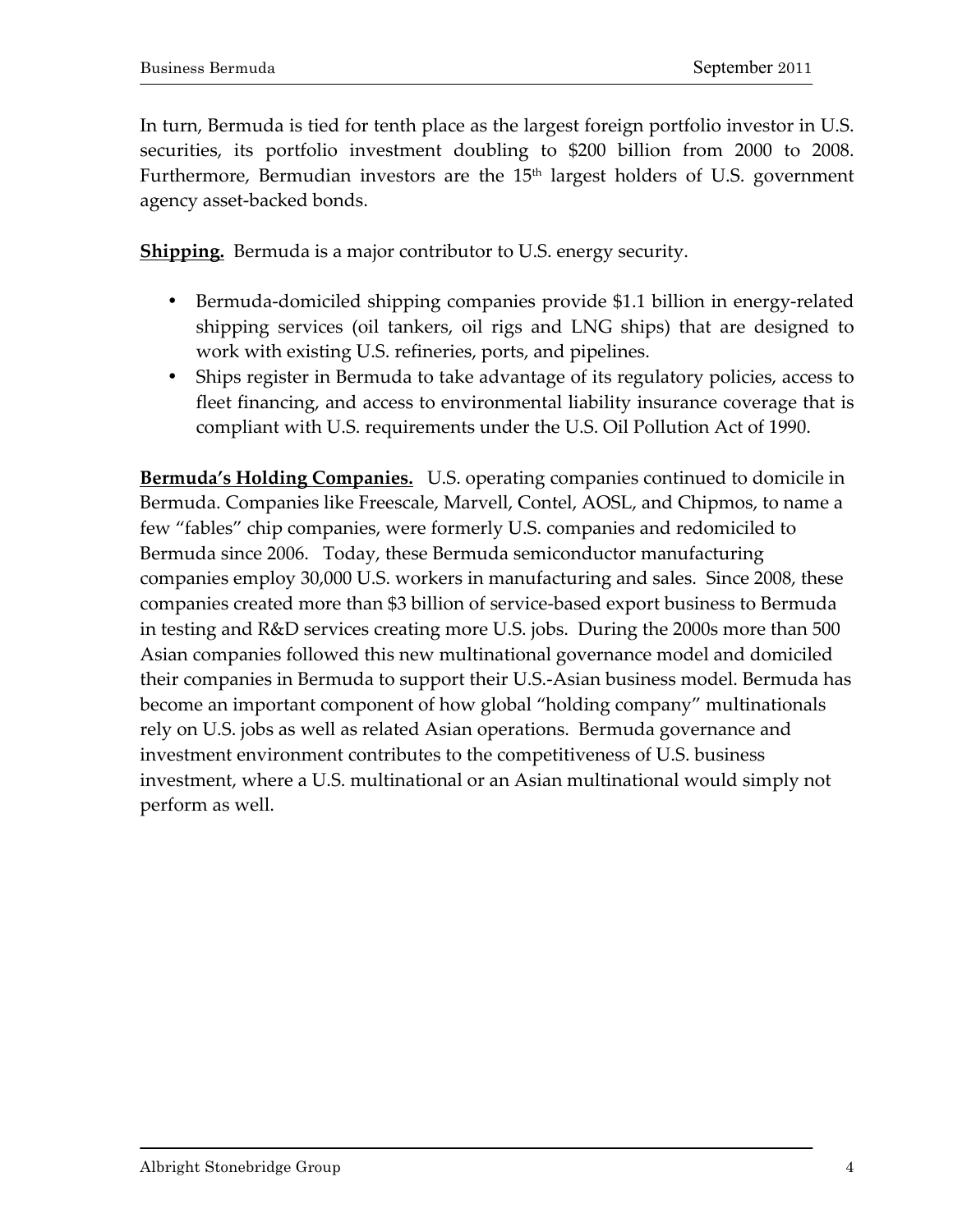#### **II. Overview of Bermuda's Economy**

This impact study analyzes the international economic relationship between the United States and Bermuda, specifically as it pertains to cross-border trade and investment between the two countries. The study updates an earlier version prepared for the Business Bermuda in the summer of 2010. At that time, that study only had access to statistics that predated the 2008/2009 global financial crisis and related economic recession. Because the economic crisis particularly affected financial sectors like investment funds and banking and because the ongoing economic crisis centered on the United States, Bermuda and its international business community could have been greatly affected, particularly as to its competitive position as a financial center. This impact study includes data into 2010 and therefore strives to analyze the Bermuda/United States economic relationship during the three years of economic crisis. It finds the Bermuda-United States economic relationship remarkably resilient.

Before delving into the specifics of the Bermuda-U.S. relationship, a broad overview of Bermuda's economy, along with its legal and regulatory framework, is useful.

**Economy.** The Bermuda economy has been adversely affected by the global economic crisis. For 2010, Bermuda's national gross domestic product (GDP) likely contracted to a level of \$5.4 billion for a three year decline of about 11.0% from the \$6.1 billion level of output for 2008.

Notwithstanding these grim economic trends for the domestic Bermuda economy, the bilateral economic relationship between the United States and Bermuda summarized in this report reached nearly \$80 billion in bilateral output and after three years of severe economic challenges remains stronger than in 2008. Bermuda's international economic activity has generally produced a lot of economic output. And certainly some sectors have contracted since 2008. But overall, Bermuda's offshore relations with the United expanded in the last three years. Part of this has to do with how the international sector both in Bermuda and the United States adapted to the economic crisis. Because the bulk of economic activity in Bermuda - upon which the United States relationship depends - is not consumer-related and concentrates in wholesale finance, energy shipping and professional services, overall levels of international economic activity have not only recovered by 2010 but expanded. But it is also the case that Bermuda-domiciled holding companies expanded investment in the United States and now Bermuda is the eighth largest national investor in the U.S. economy.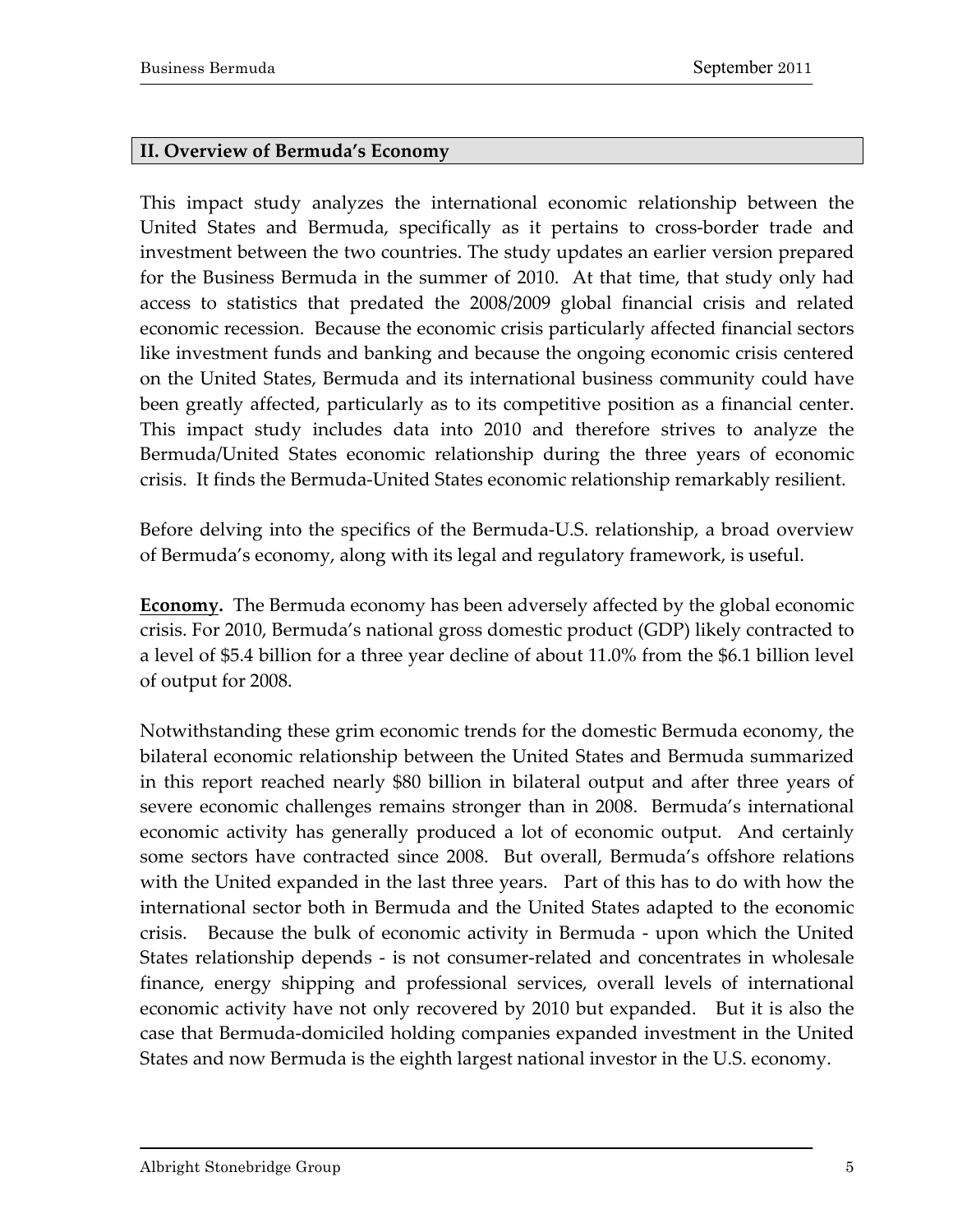Legal and Regulatory Environment. The quality and reliability of Bermuda's regulatory structure, coupled with its proximity to the United States and common language, make Bermuda a valuable international partner for the United States. Furthermore, Bermuda's commercial law environment reflects the country's close relationships with the U.K. and the United States, and thus offers familiarity and predictability to the international business community. It is likely that U.S. and Asian investors particularly, Taiwan, Hong Kong, China and Singapore have found the security of a Bermuda domiciled holding company a secure way to organize a multinational investment between China and the United States.

Bermuda's long interdependence with the United States and the United Kingdom gives it both economic and political stability that attracts business interests seeking an international business platform allowing easy mobility of portfolio and capital investment. Bermuda's financial regulatory bodies and the Bermudian government moved quickly in response the 2007 and 2008 global financial crisis to reassure foreign investors and their governments that regulatory standards were stable and transparent.

Bermuda has entered into a set of treaties with the United States that offer protection to investors and intermediaries in international financial services. For instance, Bermuda has a Mutual Legal Assistance Treaty (MLAT) with the U.S. focused on the prevention of tax fraud and the evasion of taxes. MLAT allows U.S. and Bermuda authorities to request and obtain assistance from each other in criminal investigations and prosecutions and related proceedings.

Bermuda has formalized signed Tax Information Exchange Agreements (TIEA) with tens of countries, including the United States, United Kingdom, Germany, France Japan and India. Moreover, Bermuda has also concluded TIEA negotiations with Canada and others. As such, Bermuda complies with the standards of the G20 Tax Initiative and OECD standards. It recently signed a Double Taxation Agreement with Bahrain. The U.S. agreement was signed in 1988. The TIEA allows the governments to obtain requested information from banks and trustees, regardless of whether any crime has been committed, and without the knowledge of the subject of an investigation or any requirement for a court order.

Bermuda has built an important, and sometimes preeminent, relationship with the United States in key areas of the U.S. economy. The following chapters describe Bermuda's contribution and impact on key sectors in the U.S. economy.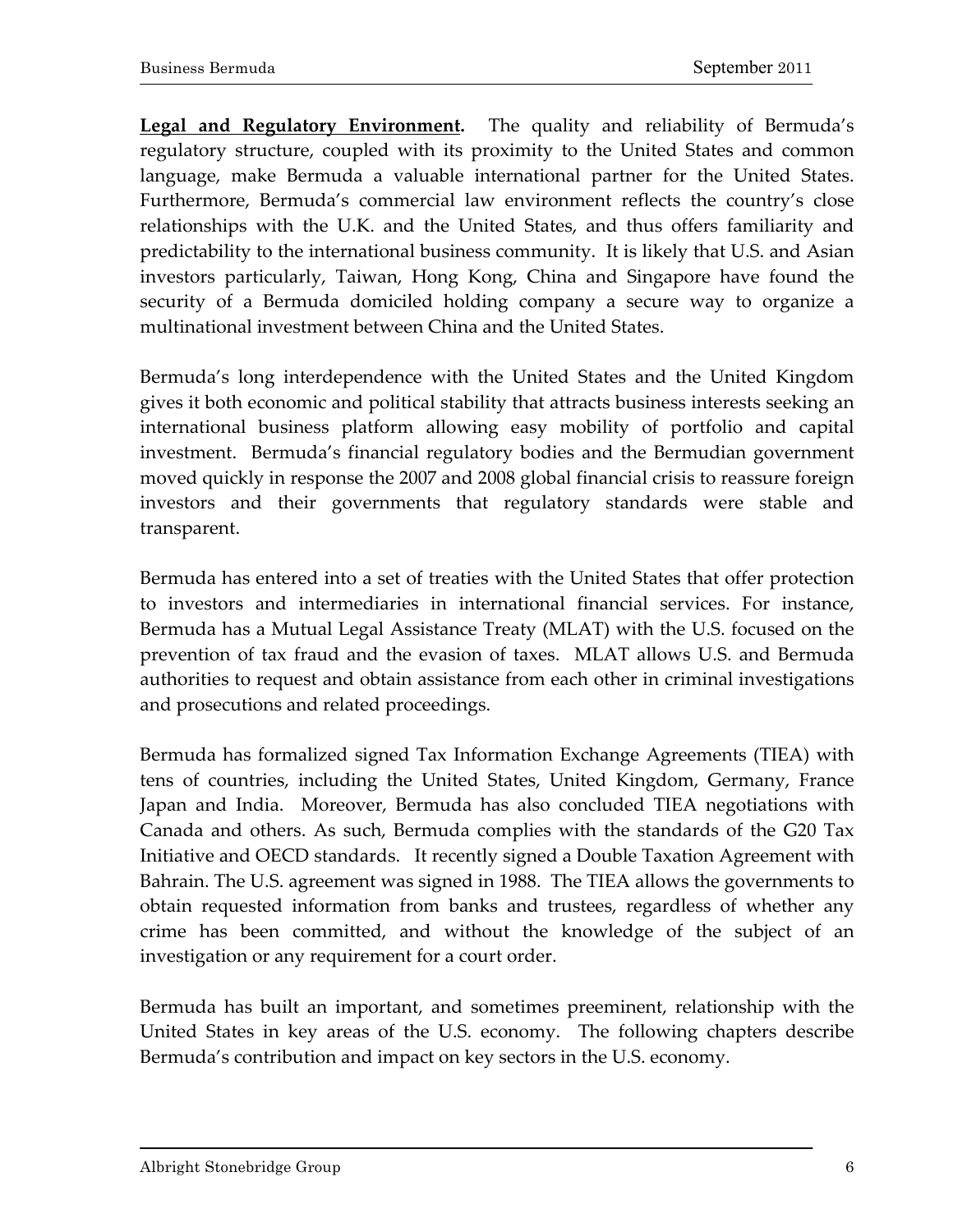#### **III. U.S. Cross Border Trade in Goods and Services**

Bermuda and the United States have a substantial bilateral economic relationship, amounting to  $$60$  billion in 2008 and increasing to nearly  $$78$  billion in 2010.<sup>1</sup> The bulk of the U.S./Bermuda economic relationship is in the export and import of financial and non-financial services – including equally both cross-border and services delivered through U.S. subsidiaries of companies headquartered in Bermuda. In 2010, U.S. cross-border service exports to Bermuda amounted to almost \$10 billion, and U.S. imports from Bermuda were \$24 billion.

In terms of goods, Bermuda relies on American exports for a broad range of manufactured goods – ranging from food to aircraft – to sustain its economy. In fact, the United States is Bermuda's largest trading partner, exporting \$636 million of manufactures to the island in 2010. We estimate that Bermuda-U.S. economic relationship covering trade in goods and services as well as sales of services in the United States sustained more than 296,000 U.S. jobs per year

Bermuda is an important economic partner for the United States, as the rankings of cross border trade demonstrates below. In 2010, Bermuda was:

- The most important foreign supplier of insurance and reinsurance to the United States, averaging \$20 billion annually in payments and as much as \$35 billion annually in recovered losses.
- $8<sup>th</sup>$  largest investor in the United States.
- $\cdot$  9<sup>th</sup> largest U.S. export market for banking and investment funds.
- The largest U.S. export market for insurance receipts.
- 8<sup>th</sup> largest U.S. export market for shipping services.
- 11<sup>th</sup> largest US export market for business services (mostly testing and accounting)
- 14<sup>th</sup> largest market for all U.S. services exports, excluding royalties and service fees.

 $\overline{a}$ 

 $12009$  is the most recent year that the United States government collects and publishes complete international data on trade and investment between Bermuda and the United States. 2010 estimates were undertaken by Albright Stonebridge Group accounting for the economic crisis and signs of recovery. The \$78 billion includes estimated \$40 billion of two-way sales of services of majority-owned affiliates for Bermudian and US multinationals, \$24 billion in cross border trade in services and \$1 billion in export of goods. In 2008, U.S. government estimates established the level of financial services trade and investment with Bermuda for the first time. (Previous estimates did not account for traded banking services.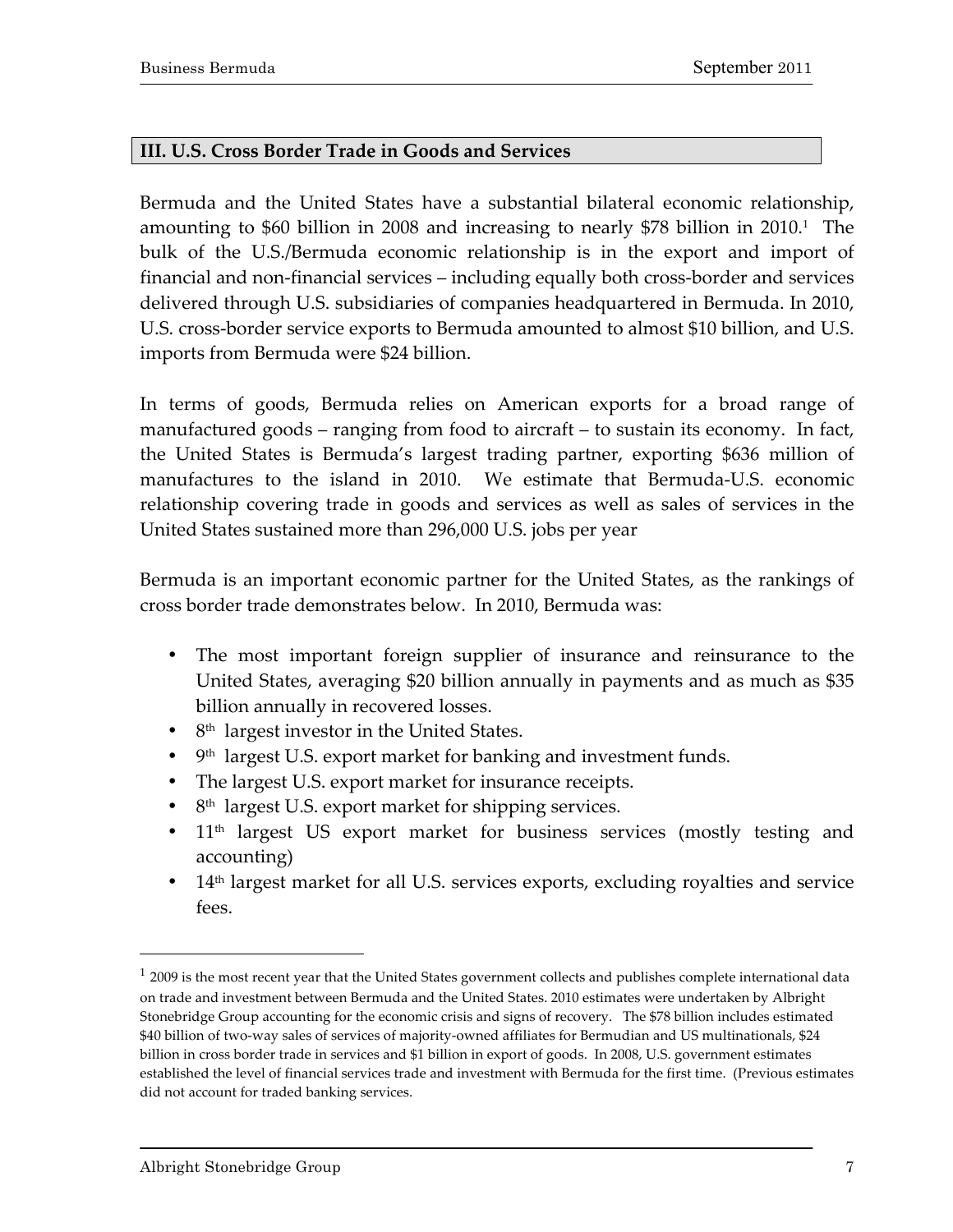- $10<sup>th</sup>$  or  $11<sup>th</sup>$  largest portfolio investor in the United States.
- $4<sup>th</sup>$  largest investor in U.S. government bonds and  $7<sup>th</sup>$  largest holder of US Treasuries.
- 12<sup>th</sup> largest U.S. export market for business and professional services.

Table 1 illustrates Bermuda's importance as a trading partner in services with the United States and is the basis for the summary rankings noted above. This table shows that Bermuda stands among the United States' major export markets including the United Kingdom, Canada and Japan.

Bermuda's relative ranking has been growing over time because, in some instances, certain countries declined in their significance relative to Bermuda and other times because Bermuda expanded its economic significance substantially. Overall, Bermuda ranks as the  $11<sup>th</sup>$  most important export market for the United States in cross border services trade in 2010 compared with being 26<sup>th</sup> most important in 2000. Due to the global recession in 2008 and 2009, Bermuda moved up from  $4<sup>th</sup>$  most important insurance services export market to being equal to Canada in this sector. This is due to the steep decline of U.S. exports to the UK and Japan since 2008. The Bermuda market comprised of business-related insurance held steady. It is also noteworthy that Bermuda's substantial international business and financial sectors draw substantial exports of U.S. business and professional services. In 2010, Bermuda became the 12<sup>th</sup> most important export market for US business and professional services (including testing, accounting and legal services compared to ranking  $18<sup>th</sup>$  in 2007.)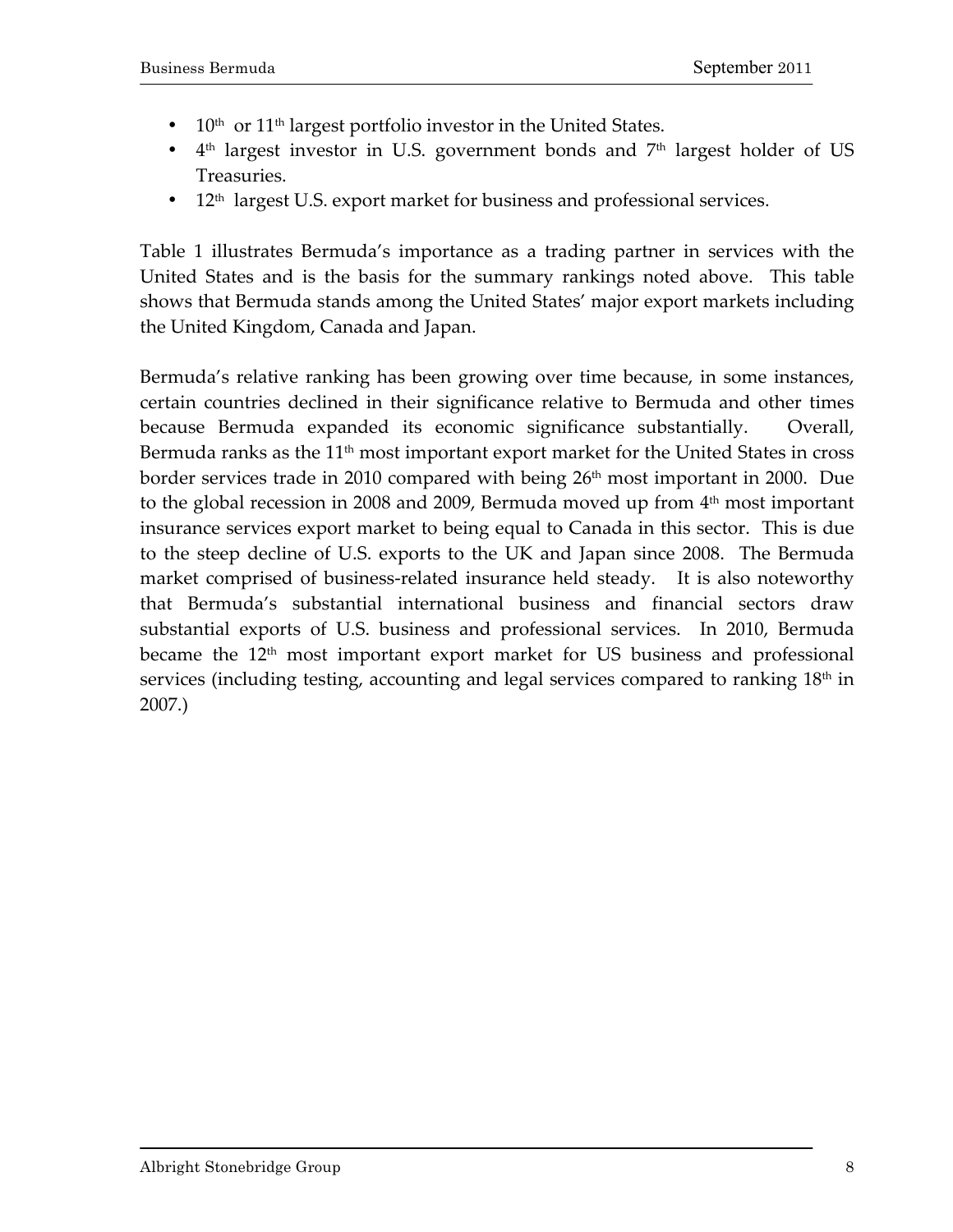| Country            | <b>Total</b><br>U.S.(X) | Insurance<br>(X) | Ocean<br><b>Transport</b><br>$(M)$ ** | <b>Finance</b><br>(X) | <b>Business&amp;</b><br>Professional<br>Services (X) |
|--------------------|-------------------------|------------------|---------------------------------------|-----------------------|------------------------------------------------------|
| Global<br>U.S.     | 483,869                 | 14,651           | 21,633                                | 55,446                | 116,629                                              |
| Trade              |                         |                  |                                       |                       |                                                      |
| UK.                | 51,042                  | 1,546            | 681                                   | 10,483                | 13,078                                               |
| Canada             | 42,005                  | 2,619            | 258                                   | 3,989                 | 7,635                                                |
| Japan              | 40,869                  | 1,519            | 2950                                  | 3,063                 | 9,792                                                |
| Germany            | 24,271                  | 405              | 1801                                  | 1,770                 | 6143                                                 |
| Mexico             | 21,827                  | 549              | 7                                     | 1,052                 | 4,013                                                |
| Ireland            | 25,339                  | 422              | 15                                    | 795                   | 7,876                                                |
| France             | 16,252                  | 317              | 670                                   | 2,017                 | 4,057                                                |
| China              | 15,661                  | 70               | 1091                                  | 1,022                 | 3,715                                                |
| <b>Netherlands</b> | 11,833                  | 57               | 274                                   | 1,953                 | 4,386                                                |
| Switzerland        | 17,540                  | 687              | 1218                                  | 1,128                 | 4,888                                                |
| Bermuda            | 9,523                   | 2,615            | 828                                   | 1,423                 | 3,561                                                |

## **Table 1: Country Ranking of Leading U.S. Trade Partners by Category of U.S. Trade in\$Private\$Services:\$2009\* (Millions\$of\$U.S.\$Dollars)**

*Source:&&U.S.&Department&of&Commerce,&Bureau&of&Economic&Analysis,&Survey&of&Current&Business,&October& 2010*

Notes: Switzerland, Norway, Korea and Taiwan are also leading suppliers of ocean transport shipping services.

\*U.S.!Receipts,!except!Ocean!Transport!Shipping!which!are!U.S.!Payments.

\*\* $(X)=$ Exports and  $(M)$  =Imports

Table 2 summarizes foreign investment in U.S financial instruments by country. As the table illustrates, Japan and China are leading investors in U.S. long term (LT) and short term (ST) securities, and in 2009 held large amounts of U.S. government instruments like Treasury bonds and other U.S. government agency bonds. Bermudian entities are major investors in U.S. securities, ranking  $11<sup>th</sup>$  in global commitment to the United States as an investor in securities. As will be discussed later in this study, Bermuda investors are investment funds and insurance companies that source their funds from U.S. insurance receipts, U.S. investors, and foreign (neither Bermudian nor U.S.) investors. These investors tend to purchase certain types of assets as dictated by investment strategies and U.S. government securities represent a relatively substantial position. Besides the size of Bermuda's investment position in the United States, it is also significant for the United States that Bermuda helps to diversify U.S. security holdings from the BRICs and large trade surplus countries.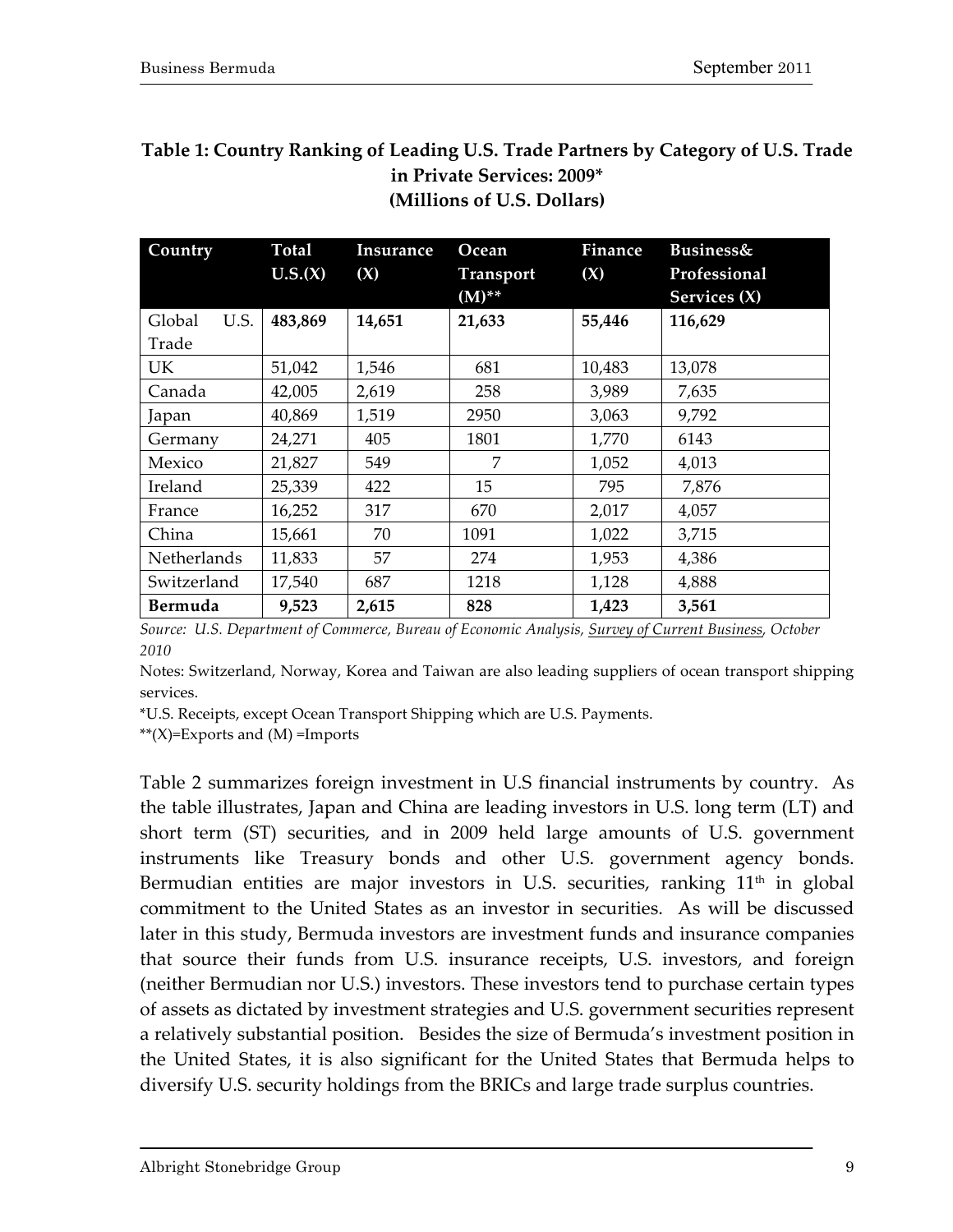| Country        | <b>U.S. LT Treasuries</b> | Other U.S.G. Bonds | All LT ST Debt & |
|----------------|---------------------------|--------------------|------------------|
|                |                           |                    | Equity           |
| China          | 1108                      | 360                | 1611             |
| Japan          | 737                       | 134                | 1393             |
| <b>UK</b>      | 72                        | 10                 | 798              |
| Cayman Islands | 36                        | 32                 | 743              |
| Luxembourg     | 49                        | 18                 | 622              |
| Belgium        | 31                        | 10                 | 408              |
| Ireland        | 27                        | 33                 | 356              |
| Canada         | 29                        | 4                  | 424              |
| Switzerland    | 87                        | 13                 | 397              |
| Hong Kong      | 60                        | 95                 | 293              |
| Bermuda        | 42                        | 42                 | 249              |

# **Table 2: Country Ranking of Leading Foreign Holders of U.S. Securities: 2010 (Billions of U.S. Dollars)**

Source: U.S. Treasury, Treasury International Capital System, August 2011 summarizing U.S. position on June 30, 2010.

Overall foreign holdings of U.S. debt and equity financial investments recovered in 2010 to  $$10.7$  trillion compared to  $$10.3$  trillion in 2008 and  $$9.7$  trillion in 2009, even though non-official offshore holdings remained below 2008 levels. In Table 3 it can be seen that Bermuda's holdings, however, remained steady across all classes of portfolio investment in the United States and overall ranked  $11<sup>th</sup>$  most important country origin of investment overall and  $4<sup>th</sup>$  most important in holdings of government agency bonds and other government agency instruments. The steady nature of investment in the United States from Bermuda - even as the rest of the world showed some volatility - likely reflects the conservative nature of insurance companies in how they manage their investment portfolios. But also, it reflects the long-term relationship between Bermuda investment funds and large depositors like U.S. pension funds that can increase their tax free yields on investments only by investing in a foreign income tax free country like Bermuda. U.S. pension funds and other legally tax-exempt entities are likely seeking the security of US guaranteed agency bonds purchased from Bermuda and qualifying for tax exemptions on unrelated business income (UBI) under the US IRS code.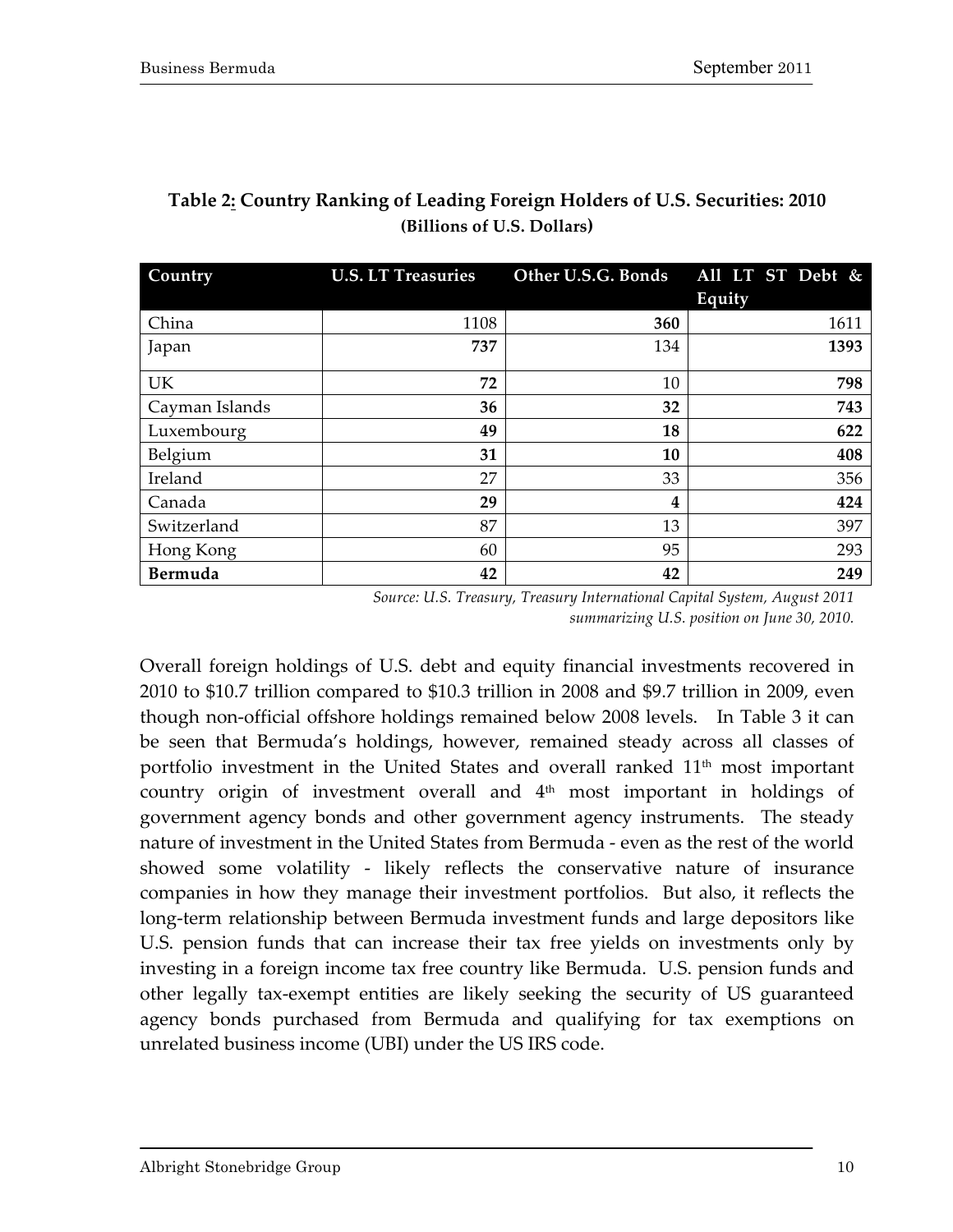| Year | Bermuda | United  | <b>Cayman</b> | Hong | Ireland | TTL.    |
|------|---------|---------|---------------|------|---------|---------|
|      |         | Kingdom | Is.           | Kong |         | Non-Off |
| 2004 | 180     | 488     | 376           | 69   | 164     | 2500    |
| 2007 | 238     | 921     | 740           | 138  | 342     | 7000    |
| 2008 | 210     | 864     | 632           | 147  | 400     | 7000    |
| 2009 | 199     | 788     | 650           | 222  | 348     | 5700    |
| 2010 | 249     | 798     | 743           | 293  | 356     | 6300    |

# **Table 3: Levels of Total Foreign Holdings of US Securities by Offshore Investment Jurisdiction : 2004-2010 (Billions\$of\$U.S.\$Dollars)**

*Source:& U.S.& Treasury,& Treasury& International& Capital& System,& August& 2011& summarizing& U.S.& positions& between&June&30,&2004&and& June&30,&2010.*

Trade in Merchandise Goods. As a small island economy that is not self-sufficient to meet its manufactured needs, Bermuda depends on exports of merchandise goods from the United States. As summarized in Table 4, in 2010, the United States exported about \$636 million in manufactured goods to Bermuda and enjoyed an average bilateral trade surplus of \$500 million for the last ten years. The chief U.S. exports are private and business jets made or finished in Little Rock, Arkansas and Wichita, Kansas. U.S. aircraft exports to Bermuda have grown steadily since 2004 and amount to more than \$150 million a year. The United States exports close to \$45 million worth of computers, telecommunications equipment and consumer electronics to Bermuda annually. The remaining exports -- ranging from food products to gasoline to apparel -- supply 75% of Bermuda's total import demand.

| Year | <b>U.S. Exports</b> | <b>U.S. Imports</b> | <b>Balance</b> |
|------|---------------------|---------------------|----------------|
| 1992 | 242.3               | 6.7                 | 235.6          |
| 1995 | 298.5               | 10.4                | 288.1          |
| 2000 | 428.5               | 39.0                | 389.5          |
| 2005 | 490.5               | 87.3                | 403.2          |
| 2006 | 637.6               | 16.1                | 621.5          |
| 2007 | 660.0               | 23.7                | 636.3          |
| 2008 | 821.0               | 140.0               | 681.0          |
| 2009 | 807.0               | 13.0                | 794.0          |
| 2010 | 636.5               | 22.5                | 614.1          |

**Table4: U.S. and Bermuda Exports, Imports and Balance of Trade in Goods: 2010 (Millions of U.S. Dollars)** 

*Source: U.S. Department of Commerce, U.S. Census Bureau, Foreign Trade.*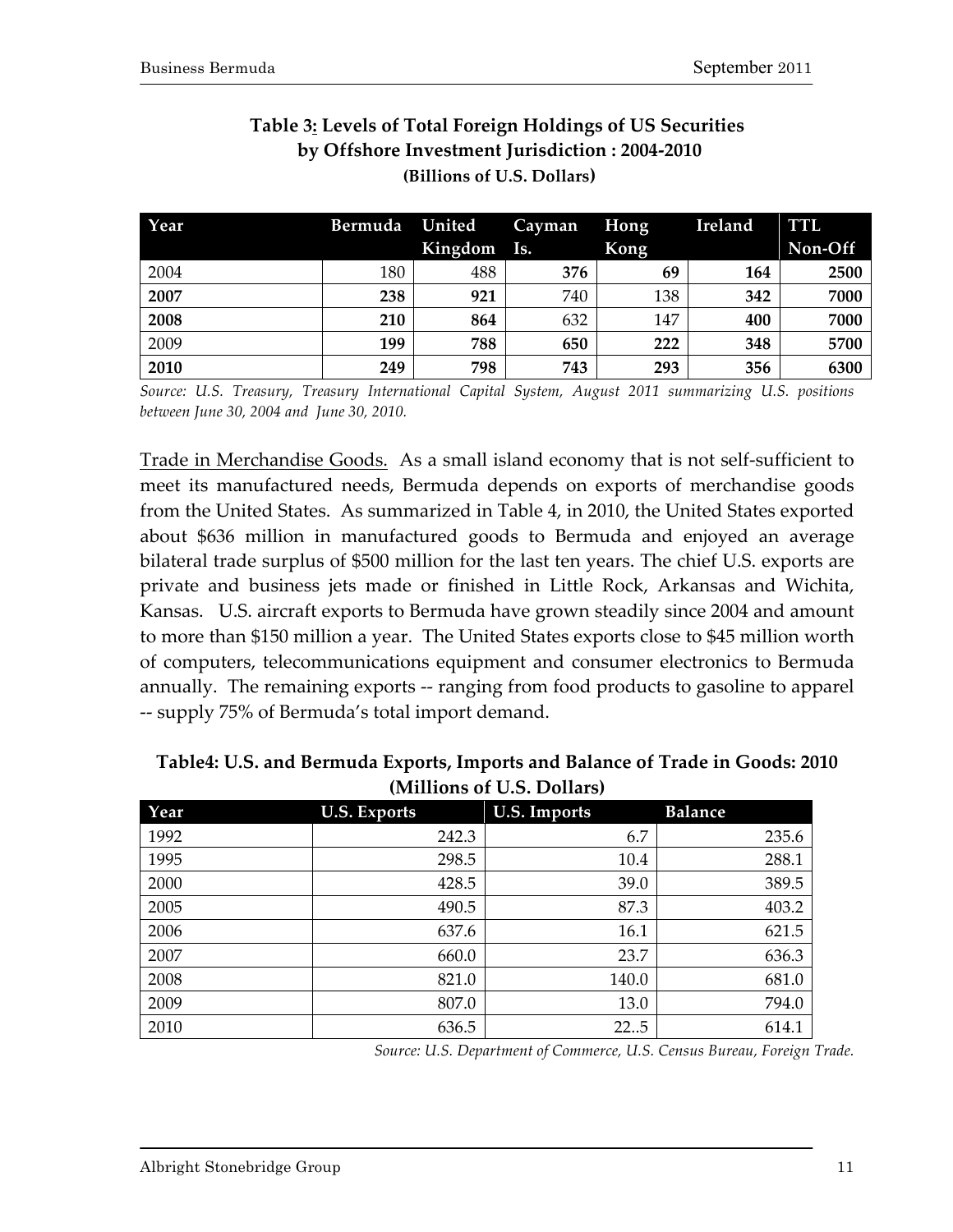**Cross-Border Trade in Services.** Bermuda is a major purchaser of U.S. services exports, particularly in financial sectors like investment and insurance, and also in business services like testing, R&D, accountancy and legal advice. In 2010, the United States exported almost \$10 billion in private sector-generated services to Bermuda. According to the U.S. Department of Commerce, Bermuda ranked as a leading destination for U.S. services exports beginning in 2002 and has grown rapidly during the 2000s.

The most important category of U.S. services receipts (or exports) to Bermuda has become professional and business services (including legal, testing, and accounting services) at almost \$4 billion annually. The second most important category of exports is now insurance and reinsurance services at almost \$3 billion. The third most significant category of services exports to Bermuda remains financial services that include \$1-2 billion in receipts for funds management and advisory services, as well as fees and commissions on transactions in securities.

# **U.S. Import of Services from Bermuda**

**Insurance.** Bermuda is the leading supplier of insurance services to the United States in the world, with substantial U.S. payments (imports) for insurance and reinsurance; including reimbursements for losses (see Table 5 and Table 6). Although Bermuda has developed a capacity to reinsure most lines of insurance, it is dominant in catastrophic-event property and casualty insurance. Catastrophic-event property and casualty insurance premiums surged in the United States in recent years because of large losses due to major insured catastrophes, starting with Hurricane Andrew in 1992, then the terrorist attacks on the World Trade Center in New York in 2001 and major U.S. hurricanes in 2005. As Table 5 illustrates, insurance services imports from Bermuda grew 10 fold in the last 10 years. Bermuda has also become a major insurer of American cropland and a leading provider of corporate self-insurance plans ("captive insurance").

**Shipping**. Another significant contributor to trade in private sector services has been Bermuda's leading expertise in shipping services. Bermuda is a significant supplier of ocean freight shipping services, mainly related to its large and growing provision of ships to transport crude oil and LNG to ports, terminals and refineries along the U.S. gulf coast. Chevron Tankers, the American Eagle, and Bonny Gas Transport are examples of large Bermuda petroleum product transportation fleets that have expanded in recent years to meet the unique needs of the United States and the Atlantic Basin, providing very competitive services.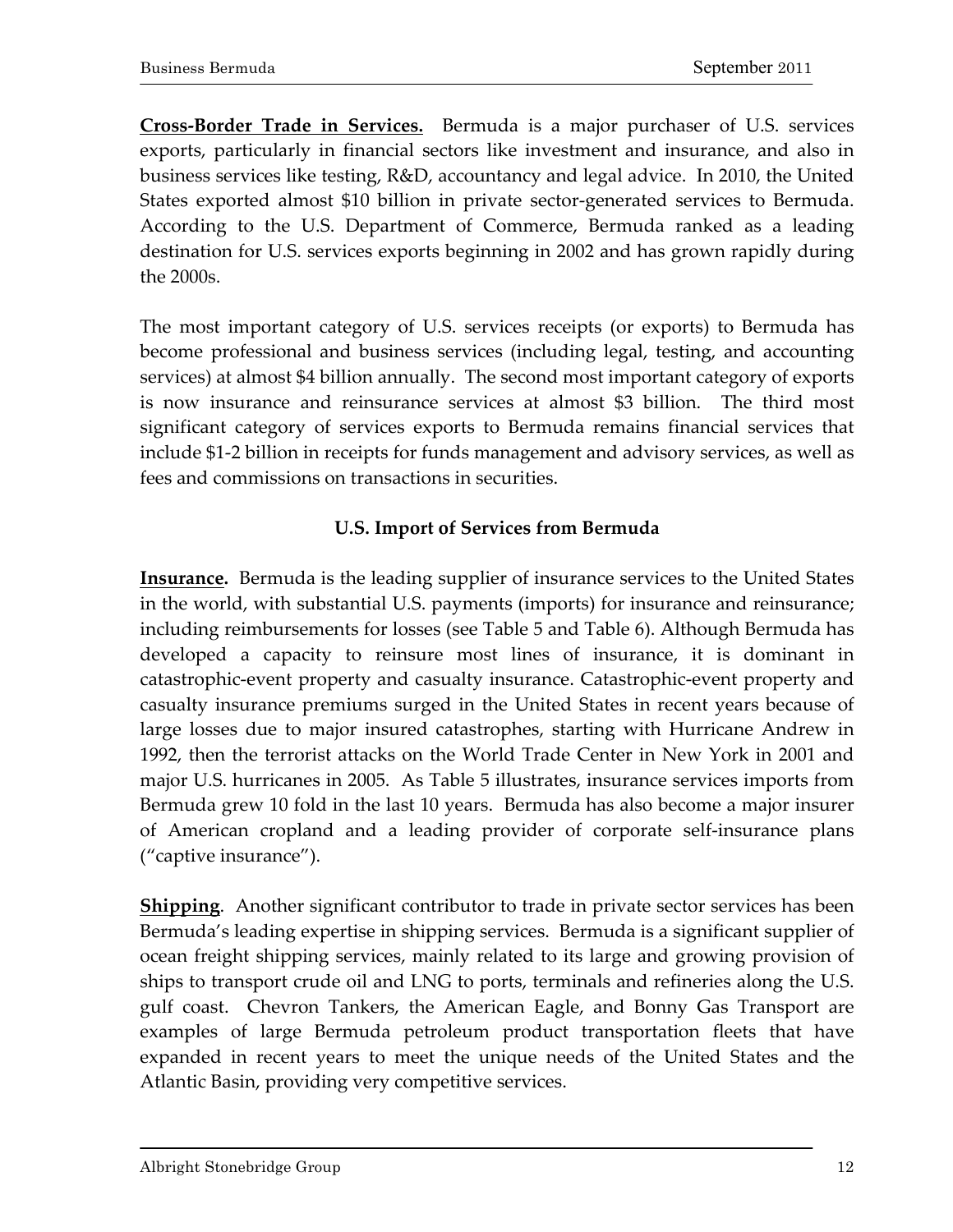|          | <b>Total</b><br>Private     | <b>Travel</b><br>& Fares | Shipping                                                   | <b>Royalties</b><br>& License | Financial<br><b>Services</b> | Insurance<br><b>Services</b> | Professional<br><b>Business</b> |
|----------|-----------------------------|--------------------------|------------------------------------------------------------|-------------------------------|------------------------------|------------------------------|---------------------------------|
|          | <b>Services</b>             |                          |                                                            | Fees                          |                              |                              | <b>Services</b>                 |
|          | <b>Exports to Bermuda</b>   |                          |                                                            |                               |                              |                              |                                 |
| 1997     | 869                         | 23                       | 5                                                          | 79                            | 434                          | 113                          | 54                              |
| 2000     | 1,548                       | 27                       | 85                                                         | 66                            | 722                          | 298                          | 101                             |
| 2006     | 6317                        | 36                       | 133                                                        | 1,469                         | 1,423                        | 887                          | 1,171                           |
| 2007     | 8,232                       | 95                       | 432                                                        | 1,715                         | 2,230                        | 1,066                        | 1,297                           |
| 2008     | 8,672                       | 76                       | 172                                                        | 1,533                         | 2,136                        | 2,019                        | 2,589                           |
| 2009     | 9,523                       | 58                       | 182                                                        | 1,459                         | 1,423                        | 2,615                        | 3,561                           |
| 2010 2/  | 9,950                       | 50                       | 250                                                        | 1,600                         | 1,550                        | 2,700                        | 3,800                           |
|          | <b>Imports from Bermuda</b> |                          |                                                            |                               |                              |                              |                                 |
| 1997     | 2,614                       | 266                      | 717                                                        | <b>NA</b>                     | 36                           | 1,576                        | 19                              |
| 2000     | 6,315                       | 274                      | 912                                                        | <b>NA</b>                     | 115                          | 4,012                        | 24                              |
| 2006     | 15,686                      | 284                      | 181                                                        | 159                           | 198                          | 14,814                       | 110                             |
| 2007     | 17,904                      | 389                      | 1,280                                                      | 122                           | 230                          | 16,701                       | 306                             |
| 2008     | 23,124                      | 358                      | 1,122                                                      | 88                            | 213                          | 21,002                       | 268                             |
| 2009     | 23,646                      | 238                      | 828                                                        | 27                            | 198                          | 22,172                       | 110                             |
| 2010 2/  | 23,755                      | 230                      | 1,100                                                      | 55                            | 250                          | 22,000                       | 120                             |
|          |                             |                          | <b>Direct Employment Ascribed to Services Exports</b>      |                               |                              |                              |                                 |
| 2010 2/  | 48500                       | 500                      | NA                                                         | $\mathbf{0}$                  | 16500                        | 13000                        | 18500                           |
| Indirect |                             |                          |                                                            |                               |                              |                              |                                 |
| 2010 2/  | 22800                       | 100                      | NA                                                         | $\overline{0}$                | 8250                         | 5200                         | 9250                            |
|          |                             |                          | Total Export Employment due to services exports to Bermuda |                               |                              |                              |                                 |
| 2010 2/  | 71300                       | 600                      | <b>NA</b>                                                  | $\boldsymbol{0}$              | 24750                        | 18200                        | 27750                           |

# **Table 5: U.S. Services Exports to and Imports from Bermuda: 1997-2010 (\$\$USD\$Million)**

*Source: Bureau of Economic Analysis – Survey of Current Business (SCB) October 2010.* 

1/ Cross border service sector trade generally reflects company receipt and payment information gathered by the Bureau in quarterly surveys. For example, trade in insurance services between Bermuda and the United States reflects receipts of insurance and reinsurance companies adjusted for "normal losses" and company investment portfolio changes. This methodology is summarized in U.S. Commerce Department, Bureau of Economic Analysis, SCB "Annual Revisions of International Transactions - July 2003 and July 2004. Reflects new updated insurance data from the 2008 Insurance Benchmark survey by BEA, US Department of Commerce, bureau of Economic Analysis

2/ Estimated by Albright Stonebridge based on 2010 officially reported overall services sector growth trends from ABIR and RAA

Thanks to its financial services capabilities, access to offshore and New York capital markets, and experience in ship registry and shipping services, Bermuda is becoming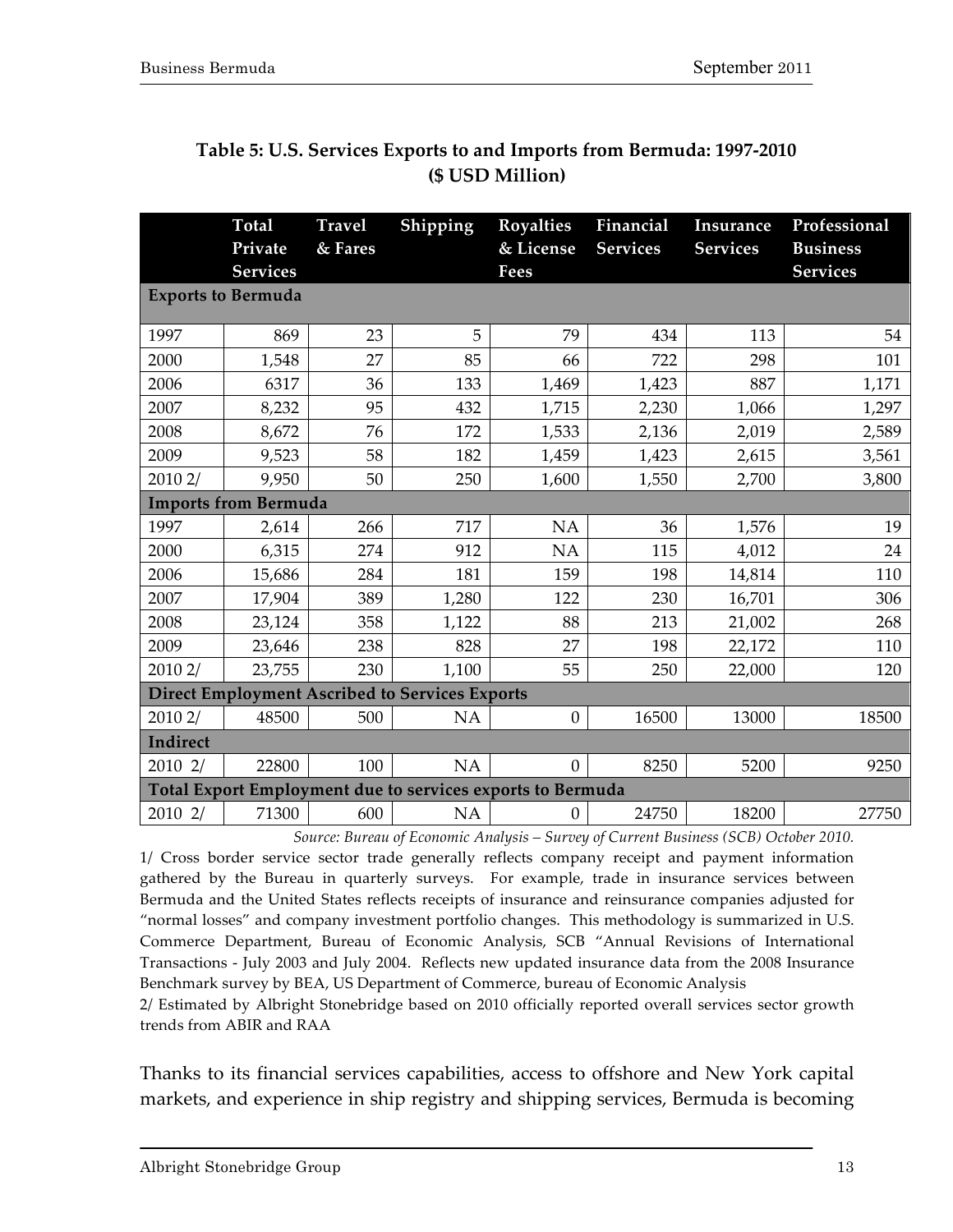an important domicile and manager of oil and LNG tanker fleets with strong connections to ship fleet owners in Asia and elsewhere in the world. Political stability, a perception of political neutrality and the access and capacity to handle large investments have made Bermuda a substantial player in supporting U.S. energy security.

# **Table 6: Imported Bermuda Insurance and Reinsurance Services Into the United States Catastrophe Property and Casualty Insurance Losses Paid by Policyholders** and Premiums Paid by U.S. Insured **(\$US\$Millions)**

| Premiums Paid by       | Insurance | Reinsurance |        |
|------------------------|-----------|-------------|--------|
| <b>U.S. to Bermuda</b> |           |             |        |
| 1997                   | 287       | 4,070       | 1,887  |
| 2000                   | 346       | 9,633       | 6,020  |
| 2001                   | 329       | <b>NA</b>   | 10,756 |
| 2002                   | 833       | 16,403      | 8,853  |
| 2003                   | 1,190     | 21,426      | 11,266 |
| 2004                   | 933       | 26,453      | 12,578 |
| 2005                   | 833       | 22,626      | 19,935 |
| 2006                   | 1,570     | 24,216      | 11,578 |
| 2007                   | 1,582     | 24,037      | 12,041 |
| 2008                   | 1,059     | 34,433      | 20,315 |
| 2009                   | 1,147     | 35,077      | 19,600 |

Source: US Department of Commerce, Bureau of Economic Analysis, *Survey&of&Current&Business. October&2010*

Bermuda is the leading country reinsurance provider outside the United States. Comparatively, Bermuda bears larger risks and pays substantially more in losses to the United States than any other international provider. In 2009, the only other financial centers outside the United States that provided insurance services as significant as Bermuda were Ireland, Switzerland, the U.K. and Germany.

Tables 7 and 8 round out the complete economic picture of Bermuda's role in the United States. These tables summarize the significance of Bermudian multinational investment in the United States. The Department of Commerce estimates the output in the United States of Bermudian companies that provide predominantly services and those figures are presented below (between 1999 and 2008 -- the latest public data available). Bermuda-based services companies, particularly in the financial sector have expanded into the United States acquiring subsidiaries and producing American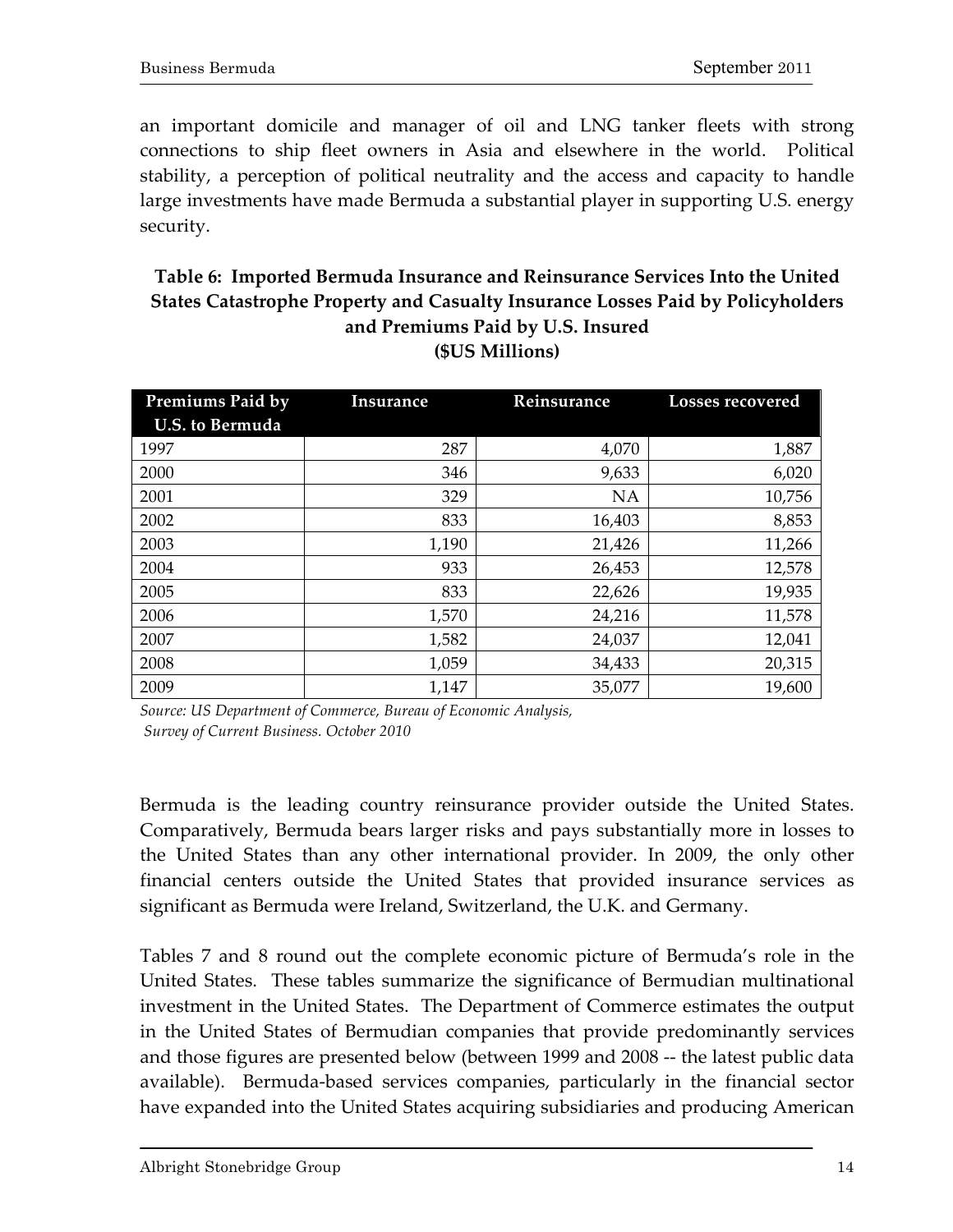jobs and revenues. Table 7 shows that total foreign multinational majority owned U.S. affiliates more than doubled their U.S. sales of services to U.S. persons between 1999 and 2008, increasing from \$293 billion to \$727 billion. In the same period, Bermudian owned U.S. affiliates increased their sales to U.S. persons from \$6 billion to \$30 billion.

# **Table 7: Sales by United States and Bermudian Affiliates of Majority Owned Multinationals by Country: 1999-2008 (Affiliated\$and\$Non:affiliated) (All Banking and Non-Banking Services 1/)**

**(Millions of U.S. Dollars)** 

| Year | <b>U.S. MOFA</b><br>Sales in Rest of<br>World2/ | <b>U.S. MOFA</b><br>Sales in<br>Bermuda2/ | <b>Foreign owned</b><br><b>MOUSA</b> sales<br>in U.S.3/ | Bermuda-<br>owned<br><b>MOUSA</b> sales<br>in U.S.3/ |
|------|-------------------------------------------------|-------------------------------------------|---------------------------------------------------------|------------------------------------------------------|
| 1999 | 353,413                                         | 7,471                                     | 293,485                                                 | 5,976                                                |
| 2000 | 413,470                                         | 7,929                                     | 344,389                                                 | 6,391                                                |
| 2001 | 421,714                                         | 7,493                                     | 367,557                                                 | 15,879                                               |
| 2002 | 423,508                                         | 7,882                                     | 367,614                                                 | 18,732                                               |
| 2003 | 452,496                                         | 10,253                                    | 374,119                                                 | 18,842                                               |
| 2004 | 642,840                                         | 7,692                                     | 540,912                                                 | 17,876                                               |
| 2005 | 725,036                                         | 7,494                                     | 571,174                                                 | $<$ 20000 3/*                                        |
| 2006 | 889,820                                         | 9,990                                     | 648,286                                                 | 24,313                                               |
| 2007 | 1,019,225                                       | 12,760                                    | 683,286                                                 | 25,603                                               |
| 2008 | 1,136,877                                       | 15,000 *3/                                | 727,371                                                 | 30,478                                               |

*Source:&&U.S.&Department&of&Commerce.&Bureau&of&Economic&Analysis,&Survey&of&Current&Business,&October 2010&*

1/ MOFA – Majority-owned foreign affiliates supplying services to affiliated and non-affiliated foreign persons in the rest of the world and in Bermuda.

2/ MOUSA – Majority-owned U.S. affiliates supplying services to U.S. affiliated and non-affiliated U.S. persons either from the rest of the world or Bermuda.

\*3/ Data for 2005 and 2008 for Bermuda services supplied to the United States was suppressed by the statistical reporting agency so as to avoid disclosure of data of individual companies. However, reported information for those years for all of Western Hemisphere increased an average of 15% per year. Bermuda traditionally constitutes more than 55% of the Western Hemisphere and we estimate that Bermuda was likely \$20 billion or more in that year.

The employment data in Table 8 covers affiliates of all multinationals operating in the United States, both manufacturing and service-based. The data shows that employment associated with foreign-owned affiliates stopped growing in 2002 and has remained steady at about 5.5 million employees for the past 6 years or more.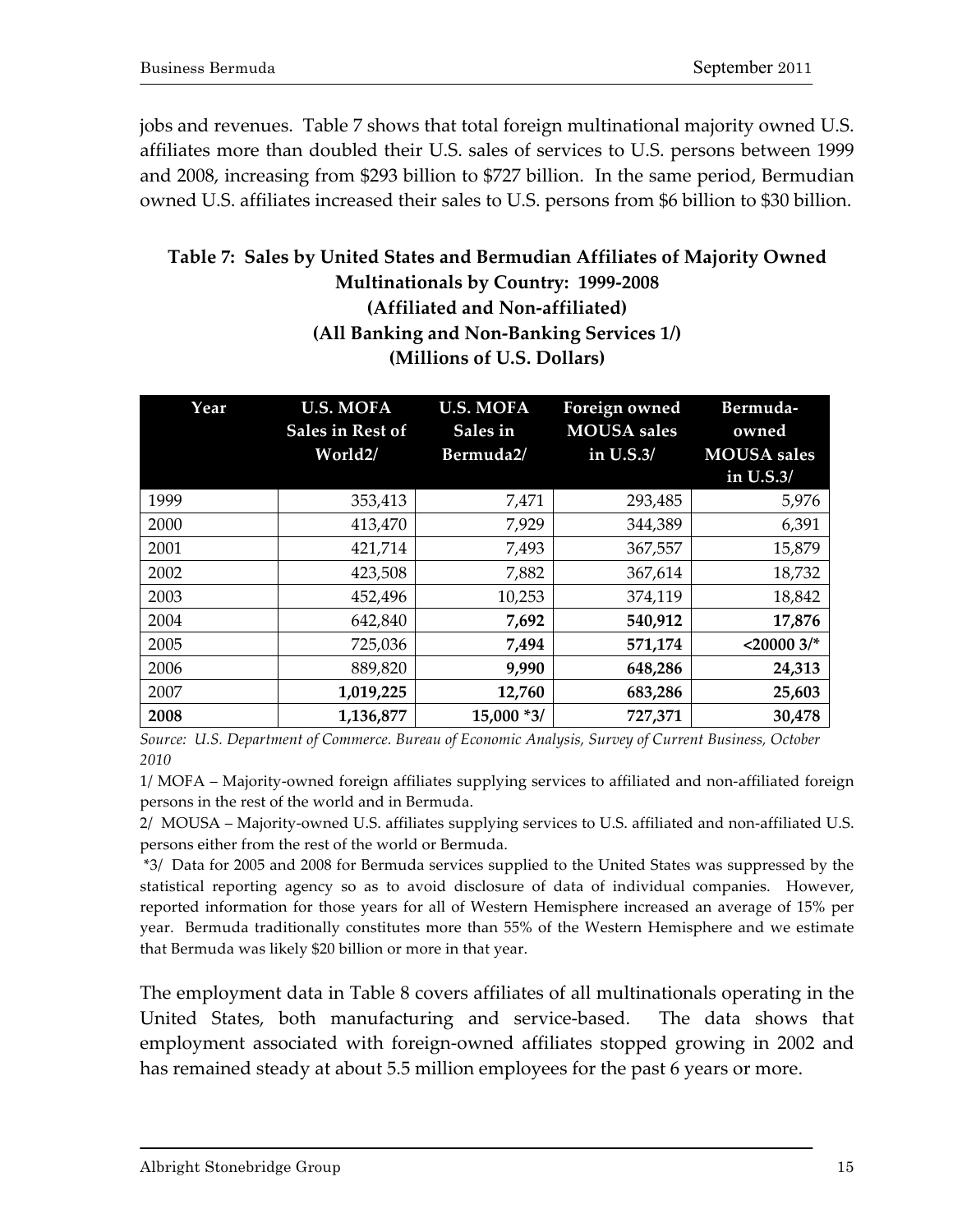During the same period, Bermuda multinational affiliates had a substantial employment presence averaging about 200,000 employees. A large part of these affiliates were former U.S. companies that relocated from the United States to Bermuda to adapt to the requirements of international business. Bermuda provided an offshore platform to conduct business in proximity to the United States and also with the rest of the world. In 2007-2009, many of these former US companies decided to relocate again to Switzerland and Ireland with the result that many affiliates and their employees were no longer reporting to an ultimate beneficial owner in Bermuda. Those jobs associated with those inverted companies are still in the United States and still controlled by offshore interests, but not Bermuda.

The more important trend to observe in Table 9 that bears directly on U.S.-Bermuda relations is that Bermuda-based investment is expanding jobs in the United States from  $40,000$  in 1996 to  $67,000$  in 2008. This is the case even as foreign affiliate employment relying on a U.S. platform for Canada, Japan and the United Kingdom declined by almost 200,000 jobs.

| Year   | Total U.S. | Bermuda | UK    | Japan | Canada |
|--------|------------|---------|-------|-------|--------|
| 1996   | 5105.0     | 40.4    | 988.2 | 788.8 | 608.9  |
| 20021/ | 5570.0     | 215.4   | 991.6 | 621.0 | 472.5  |
| 2006   | 5330.5     | 193.8   | 908.8 | 631.0 | 457.4  |
| 20071/ | 5588.2     | 193.2   | 977.2 | 682.1 | 546.0  |
| 20081/ | 5636.2     | 207.0   | 977.9 | 690.0 | 509.8  |
| 2009   | 5279.7     | 190.0   | 902.3 | 661.4 | 473.9  |

## **Table\$8: Employment\$of\$Majority:Owned\$U.S.\$Affiliates,\$by\$Country\$of\$Ultimate\$ Beneficial Owner: 1996-2009 (Thousands of Employees)**

*Source:&&U.S.&Department&of&Commerce,&Bureau of&Economic&Analysis,&Survey&of&Current&Business,&August&2011 and&Albright&Stonebridge&estimates&based&on&U.S&.company&announcements&of&establishment&employment* and investment relocation plans *.In* 2007-2009, Bermuda saw the relocation of many Bermudian corporate *headquarters&with&manufacturing&interests&in&the&United&States&to&Switzerland&or&Ireland&resulting&in&a&decline&in& U.S.&jobs&attributable&to&Bermuda.&Also&in&2008T2010,&US&and&Chinese&multinationals&investing&in&United&States&* semiconductors and other manufacturing sectors domiciled in Bermuda.

1/ Due to the availability of new sources of data, U.S. estimates for 2002, 2007 and 2008 include banking sector revenues.

In summary, Bermuda's contribution to employment in the United States comes from three sources as shown in this study and totals about 300,000 jobs. Approximately 30,000 U.S. jobs depend on the manufactured exports to Bermuda. Some 71,000 U.S. jobs are a result of the direct employment generated by Bermuda owned affiliates in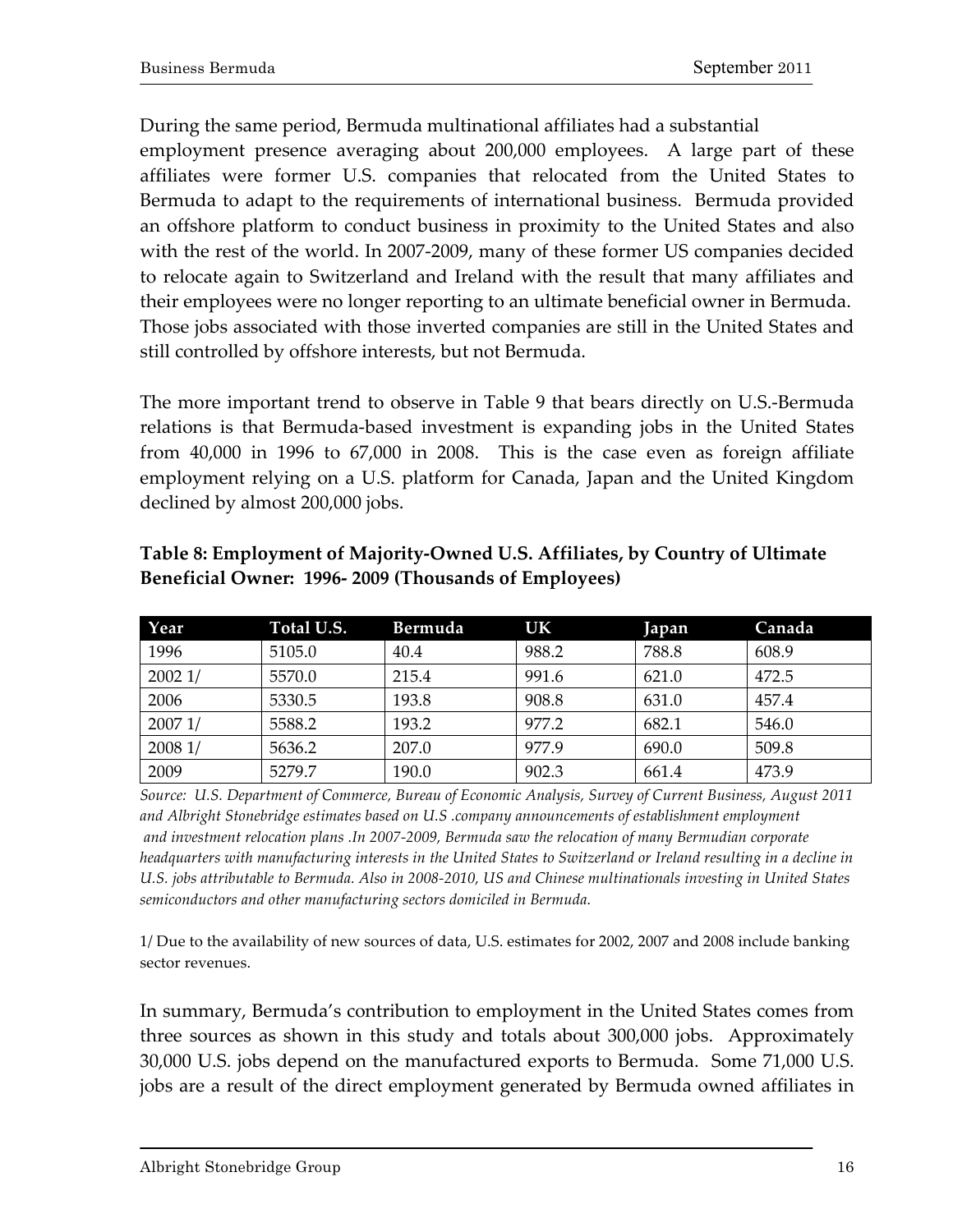the United States selling products (mostly financial services) to U.S. persons. And finally, some U.S. 190,000 jobs are dedicated to producing and exporting services to Bermuda.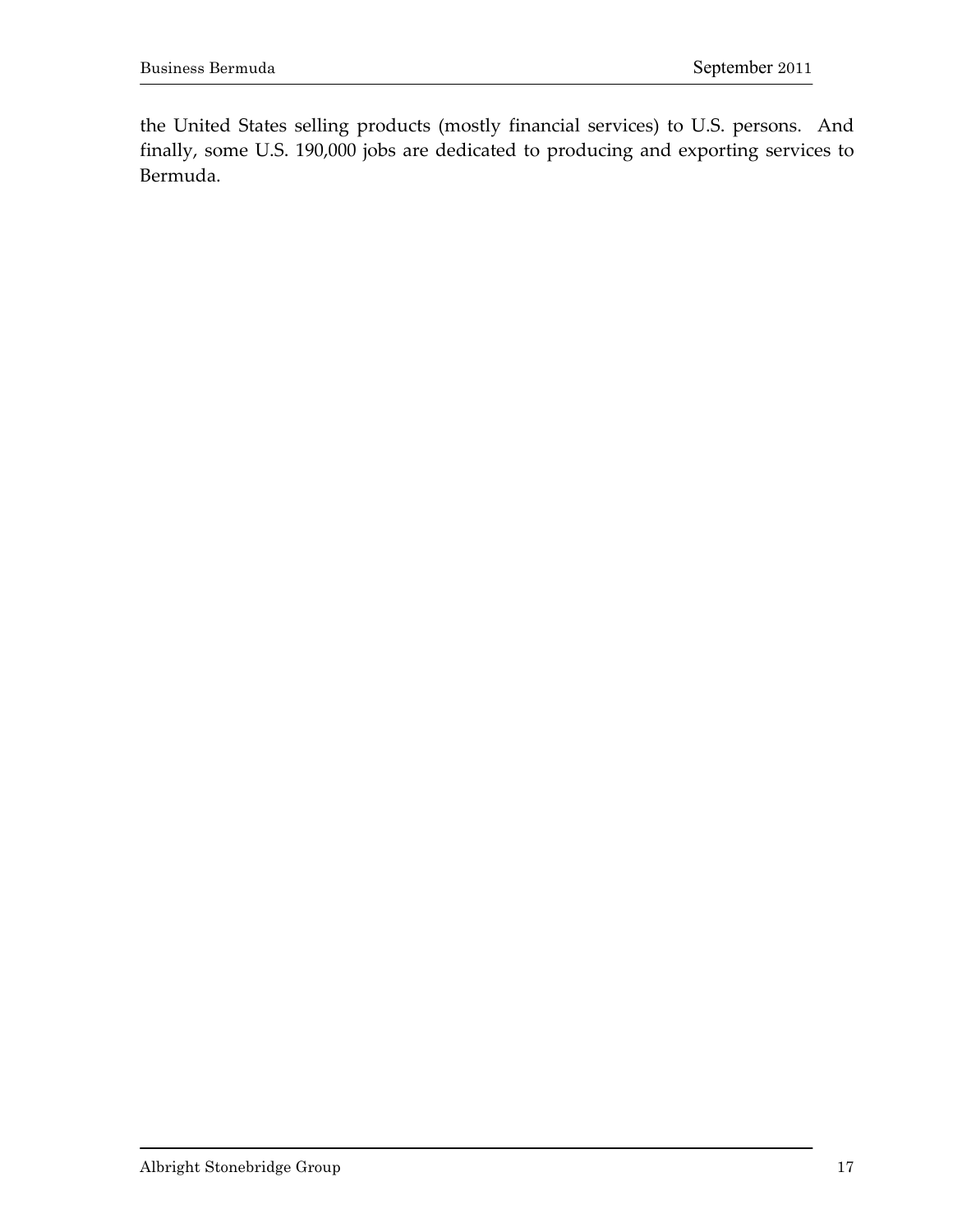#### **IV. The Role of Bermuda Insurance and Reinsurance in the U.S. Economy**

**Insurance and the U.S. Economy.** Insurance protection against commercial and personal risk is critical to the functioning of the U.S. economy. It provides a safety net against economic disruption when sudden adverse events occur. In capital-starved areas of the United States, for instance, a crop failure can bankrupt a family farm. Large losses from a tropical storm can make it impossible to obtain a mortgage or other credit to rebuild a business or a home. On a larger scale, events like Hurricane Katrina and the September 11 attacks can cause massive, widespread economic disruption.

The mitigation of these risks through property and casualty insurance and reinsurance promotes stability in the overall U.S. economy. The U.S. National Association of Insurance Commissioners estimates that American insurance companies write direct premiums for life, property and casualty of more than \$1 trillion a year, making the U.S. the largest insurance consumer in the world.

Of this \$1 trillion in annual premiums, \$100 billion is written to cover multi-peril homeowners and commercial property insurance. And yet, since 2000, property losses from certain catastrophic events like hurricanes have regularly exceeded the amount of premiums paid to U.S. insurance companies. While the United States does rely on many other elements of risk transfer, such as, U.S. reinsurance, the U.S. capital market, and the American taxpayer, to expand available capital and spread financial risk, the U.S. insurance industry lacks the financial capacity to fully cover hurricane and other natural disaster losses as well as terrorist attacks. A global pool of capital is necessary to diversify the outsize risks from disasters in the United States.

As a major reinsurance and insurance provider, Bermuda serves as a critical backstop to the U.S. insurance sector. Bermuda's insurance capacity, as it pertains to the United States, falls into three general categories: natural disasters/catastrophic coverage, U.S. farmers and crop insurance, and corporate self-insurance. Bermuda specializes in these sectors of risk; its insurance industry having built its commercial and regulatory capability in these sectors over decades. To a greater and lesser degree, Bermuda stakeholders consciously stepped forward to meet these U.S. needs as competitive insurance capacity, first in the United Kingdom and then in the United States, weakened and faltered.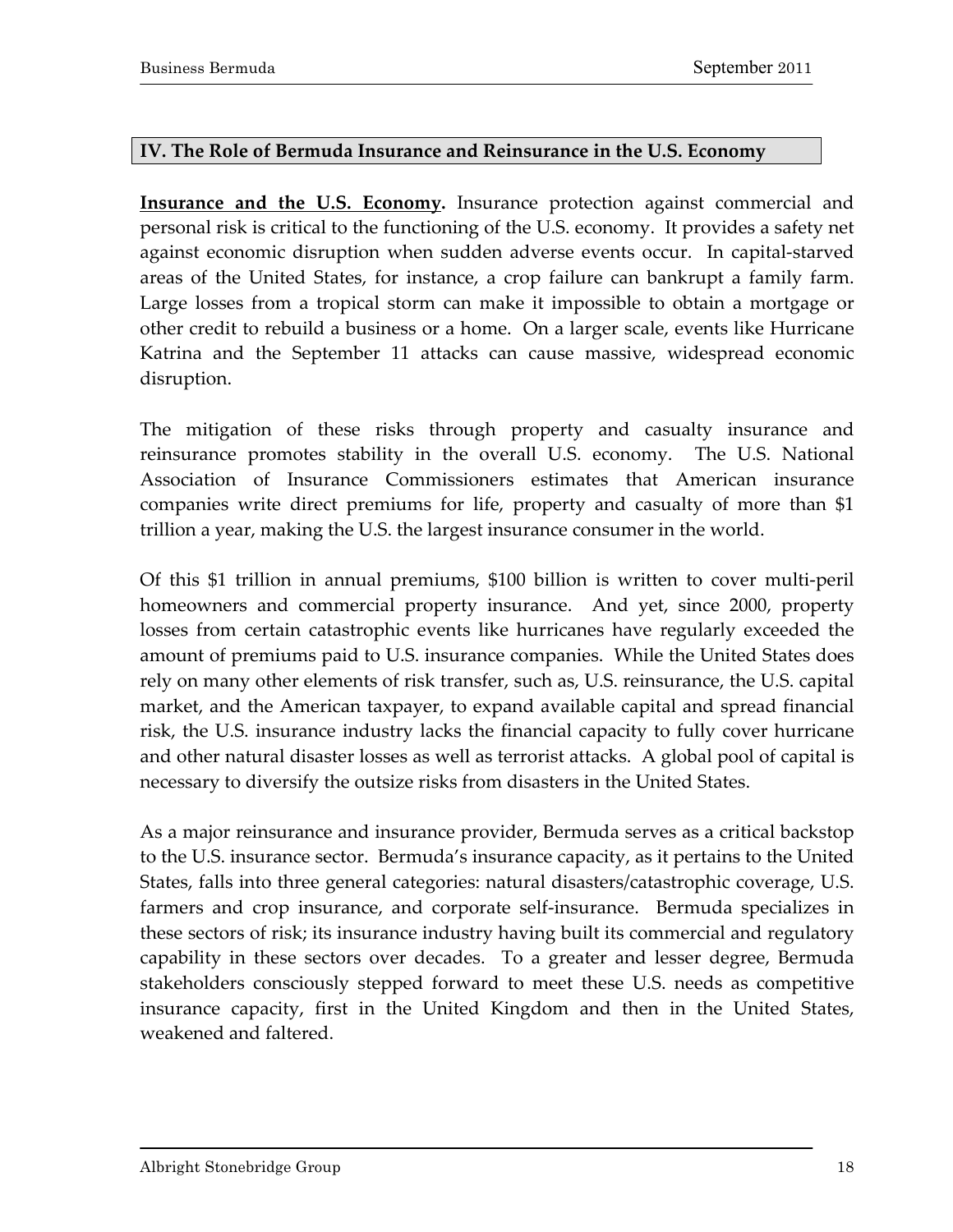**Natural Disasters/Catastrophic Coverage.** The United States has experienced a significant increase in property-casualty losses in recent years, due to population growth and real estate development in disaster-exposed regions, and rising real estate values in areas that are prone to natural catastrophes. Over the last ten years, U.S. catastrophes (defined as an event that causes \$25 billion or more of property losses affecting a wide slice of population) resulted in over \$200 billion of U.S.-insured losses. According to insurance industry experts, the total value of insured coastal properties vulnerable to hurricanes and tropical storms in the United States was almost \$9 trillion in 2008 (see table below). And yet, the U.S. property and casualty insurance industry has the capacity to assume only about \$500 billion in risk, as measured by company balance sheet surpluses and net worth. As a result, the U.S. must diversify its high exposure to catastrophic risk depending on both domestic and foreign reinsurers. This additional insurance capacity relieves federal and state taxpayers and provides strong price competition available to U.S. policy holders.

Bermuda emerged as a major supplier of reinsurance to U.S. insurers after Hurricane Andrew in 1992, a transformative event, in insurance and reinsurance markets. At that time, traditional U.S. and U.K. suppliers of catastrophe insurance began to withdraw from the market and prices for such catastrophic event insurance coverage began to rise. Insurers began to look for more ways to spread risk by buying reinsurance.

Bermuda aggressively stepped forward to become the leading offshore source of insurance and reinsurance services to the United States, providing \$84 billion in payments for property and casualty losses since 2000 (including coverage of the 9/11 attacks in 2001 and Hurricane Katrina in 2005). Bermuda's regulatory environment created a uniquely supportive environment for rapid expansion of the sector, specializing in financing the reinsurance of potential large natural disasters. The 23 reinsurance companies domiciled in Bermuda supply 40% of the catastrophic event property and casualty coverage for the entire U.S. market, ranging from Long Island, New York to the Texas coast and 50% of the Florida market.

In 2005, the U.S. suffered \$60 billion in losses as the result of three major hurricanes, Katrina, Rita and Wilma. Bermuda covered \$17 billion of those commercial and residential losses. The Insurance Information Institute estimates that Bermuda provided the funds to replace 87,042 storm damaged homes in the eight affected states. Bermuda also provided billions of dollars in critical assistance to businesses following Hurricane Katrina, restoring or creating more than 20,000 jobs in regional economies from Texas to Florida in 2006.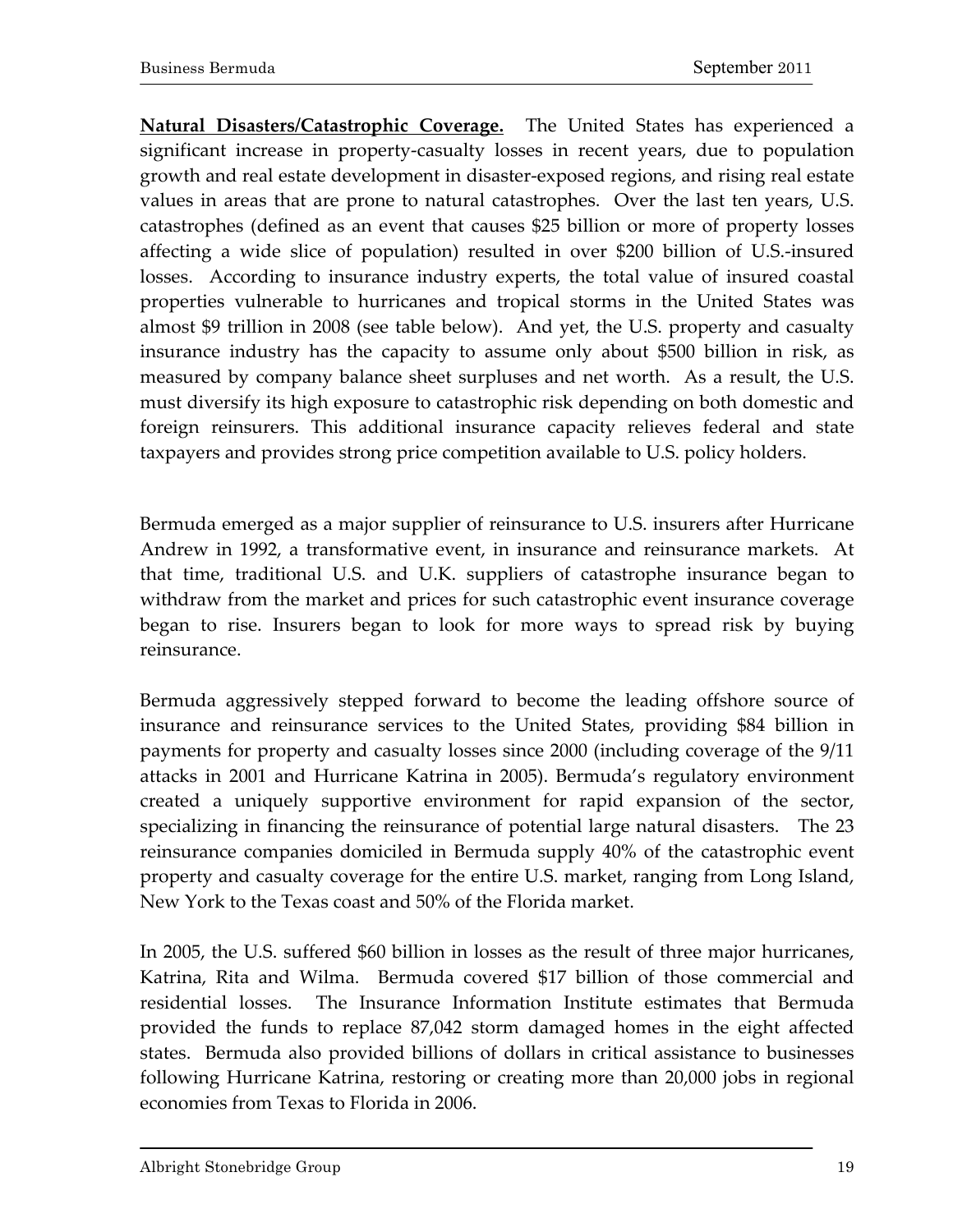As Table 11 demonstrates, average annual gross premiums for primary insurance and reinsurance paid by the United States to Bermuda are rapidly rising to levels of \$26 billion per year. During this time, average losses recovered by the United States were \$12 billion from Bermuda per year, totaling more than \$94 billion since 2000.

| (Millions of U.S. Dollars)       |                                                                 |           |           |       |  |  |  |  |
|----------------------------------|-----------------------------------------------------------------|-----------|-----------|-------|--|--|--|--|
| Premiums Paid by U.S. to Bermuda |                                                                 |           |           |       |  |  |  |  |
|                                  | Premiums<br>Reinsurance<br><b>Losses recovered</b><br>Insurance |           |           |       |  |  |  |  |
| 1997                             | 287                                                             | 4070      | 4357      | 1887  |  |  |  |  |
| 2000                             | 346                                                             | 9633      | 9979      | 6020  |  |  |  |  |
| 2001                             | 329                                                             | <b>NA</b> | <b>NA</b> | 10756 |  |  |  |  |
| 2002                             | 833                                                             | 16403     | 17236     | 8853  |  |  |  |  |
| 2003                             | 1190                                                            | 21426     | 22616     | 11266 |  |  |  |  |
| 2004                             | 933                                                             | 26453     | 27386     | 12578 |  |  |  |  |
| 2005                             | 833                                                             | 22626     | 23459     | 19935 |  |  |  |  |
| 2006                             | 1570                                                            | 24216     | 25786     | 11578 |  |  |  |  |
| 2007                             | 1582                                                            | 24037     | 25619     | 12041 |  |  |  |  |
| 20081/                           | 1059                                                            | 34433     | 35492     | 20315 |  |  |  |  |
| 20091/                           | 1147                                                            | 35077     | 36224     | 19600 |  |  |  |  |

# **Table 9: Imported Bermuda Insurance and Reinsurance Services Into the United States Catastrophe Property and Casualty Insurance Losses Paid by Policyholders and** Premiums Paid by U.S. Insured: 2009

*Source:&&U.S.&Department&of&Commerce&Bureau&of&Economic&Analysis&October,&2010& Survey&of&Current& Business*

1/ Reflects results of BEA's five Benchmark Survey on Insurance using NAICs supplied information.

Bermuda has a preeminent ranking globally as a reinsurer for commercial property and casualty risk. The reasons are that Bermuda is located close to the U.S., has developed a sophisticated infrastructure for the operation of financial institutions, offers flexible insurance regulation, and levies no income taxes.

**Corporate Self Insurance (Captives).** In response to the rapidly growing cost of providing certain government-mandated insurance to their workers and employees, a growing number of U.S. companies have formed self-owned (captive) insurance companies. In a nutshell, a captive insurance company is an insurance company formed by a business owner to insure the risks of the operating business. The operating business pays premiums to the captive, and the captive insures the risks of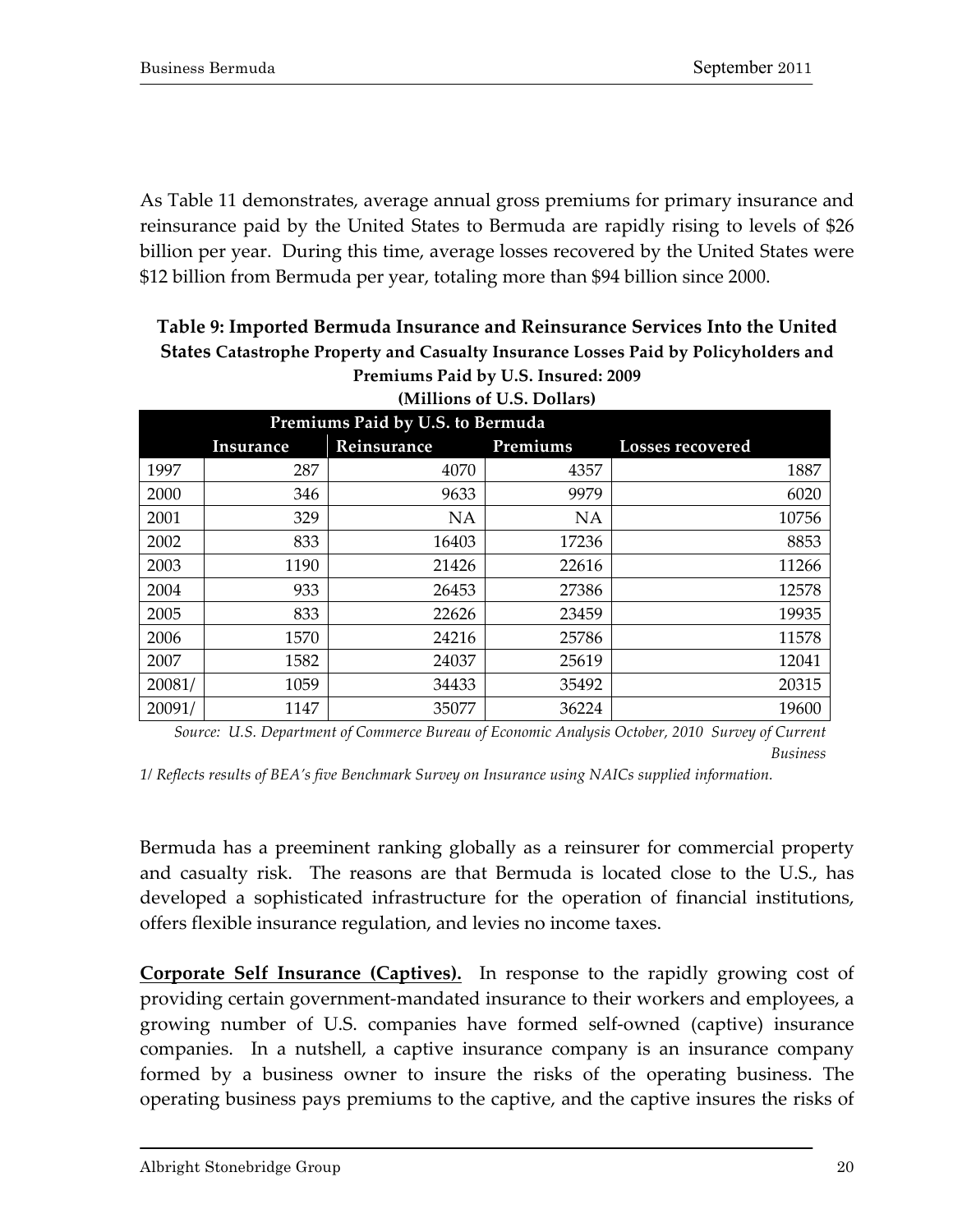the operating business. A captive is much more than an exotic form of self-insurance; it is the creation of a new insurance company that has the potential to grow into a fullblown insurance company seeking to profit from underwriting the risks of others. The idea of self-insurance is that retaining risks and paying the resulting claims or losses from captive or on-balance sheet financial provisions is less costly than buying commercial insurance from an insurance company. Cost savings to the self-insured entity are usually realized through the elimination of the carrying-costs that commercial insurers are obliged to pass on to their insurance company.

Bermuda is the leading global provider and manager of self-insurance programs to the United States. Approximately 75 percent of the 500 leading companies in the U.S. have captive insurance subsidiaries in Bermuda. Of the 6000 captive insurance companies globally, 1,100 are domiciled in Bermuda, with over \$20 billion in premiums written and representing about 10% of the commercial liability insurance market in the United States. Other major jurisdictions that support captive insurance corporate insurance plans include Vermont and the Cayman Islands. Each specializes in different sectors or lines of insurance.

Bermuda's tax structure, regulation, capitalization requirements, access to reinsurance, and available expertise in captive management companies make it a preeminent provider in the captive insurance market.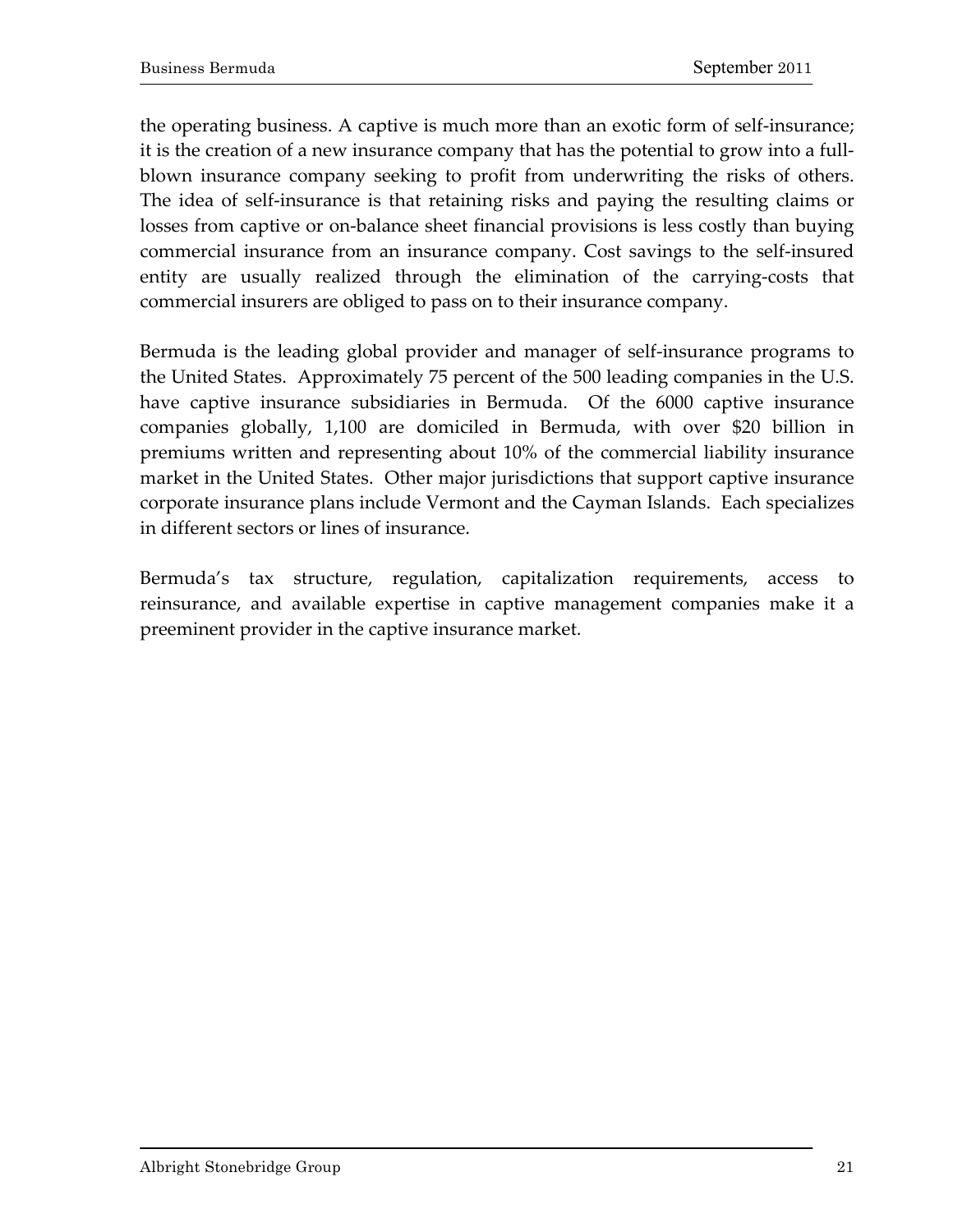Many new on-shore captives (e.g., Vermont), are supported by Bermuda reinsurance and management. U.S. companies use captive insurance for many in-house corporate liabilities, such as health care insurance and major forms of liability insurance like workers compensation. Leading U.S. companies that rely upon captive Bermuda reinsurance companies include: IBM, ExxonMobil, Sun Microsystems, GM, Ford and Nisource (see list below). Bermuda-provided self-insurance is typically 10% less costly then U.S. third-party coverage.

# Table 10: Partial List of Major U.S. Corporations with Captive Insurance **Subsidiaries Domiciled in Bermuda**

- $\bullet$  3M
- Chevron
- Exxon association of Oil shippers
- University of Washington
- Massachusetts Casualty Insurance Company
- Johns Hopkins Hospital & University
- New York Hospital/Cornell
- NY Presbyterian Hospital
- **University of Rochester Medical School and Strong Memorial Hospital**
- Yale-New Haven Hospital and Yale University's Medical School
- Structure Tone
- Stanford University Medical Indemnity and Trust
- Sprint!Nextel
- McDermott International Oil company
- GM
- Nisource
- Cook Illinois Corp.
- Cephalon Corporation
- Dow!Chemical!Midland!!] Environmental!Liability!!!Employee!Benefits!Insurances
- Ford Motor Company
- Bank of America
- Home!Depot
- ConocoPhillips
- Sears!Roebuck
- Safeway
- Proctor and Gamble
- Sun Microsystems
- IBM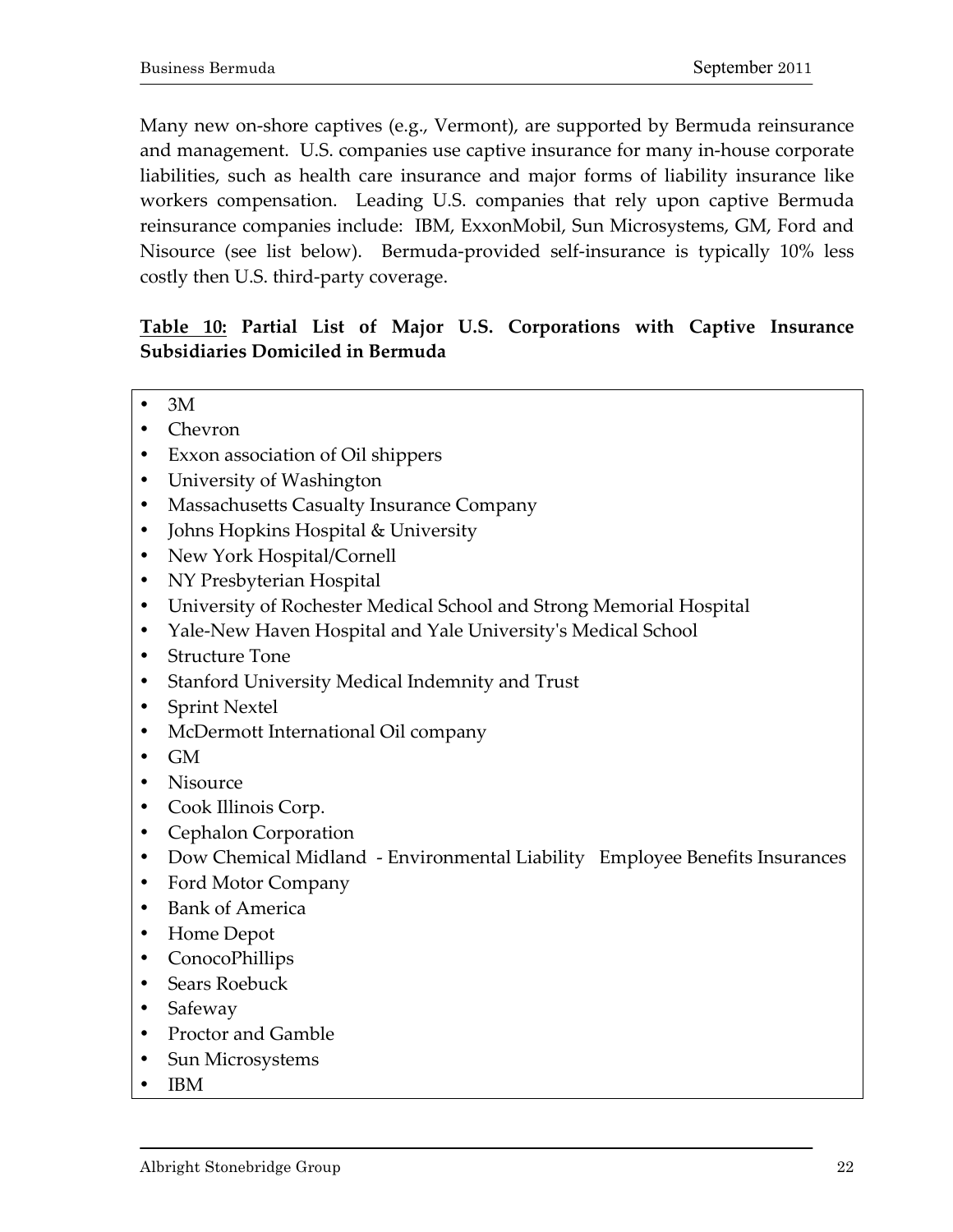#### **V. Bermuda's Investment Funds and U.S. Financial Relations**

Over the last 10 years, Bermuda has emerged as an important international financial center.

**Investment Funds.** In 2008, Bermuda domiciled 1,133 regulated investment funds with almost \$200 billion in net assets. Most Bermudian investment funds are offshore funds established by U.S. money managers.

Bermuda is attractive to U.S. investors for a variety of reasons. First, Bermuda provides a global investment platform that attracts international capital. Second, investors from around the world view Bermuda as well-regulated, primarily because as a territory of the United Kingdom, Bermuda has close legal and administrative affinity with the U.K. regulatory system. Financial stakeholders have recourse to U.K. courts and the U.K. Financial Services Agency has strong relations to the Bermuda Monetary Authority. Third, Bermuda's tax system is attractive to most global investors. Bermuda does not tax world-wide income and does not impose a personal or corporate tax. Fourth, Bermuda has physical proximity to U.S. East Coast money managers. By establishing investment funds in Bermuda, U.S. fund managers can attract international investors that seek favorable tax treatment, and with all the regulatory safety and transparency of the U.K., only two hours by plane from New York.

U.S. investors are also attracted to Bermuda investment funds. Most U.S. investors in Bermuda-domiciled mutual funds and hedge funds are non-profits like pension funds and corporate investors that are indifferent to tax differences between the United States and Bermuda.

**Insurance and reinsurance financing.** Bermuda's reinsurance industry is constantly raising new financing to support its expanding lines of business, and it attracts U.S. investors looking for potentially high returns within a solid regulatory framework. Reinsurance is riskier than primary insurance, but provides higher returns. Other Bermuda industries – such as captive insurance, aircraft leasing and ship financing also attract investment funds from around the world.

One of the primary drivers of new reinsurance capital issuance in Bermuda has been the increasing interest of hedge funds in investing in that market. Hurricane Katrina in 2005 spurred an influx of Bermuda-based insurance and reinsurance capacity,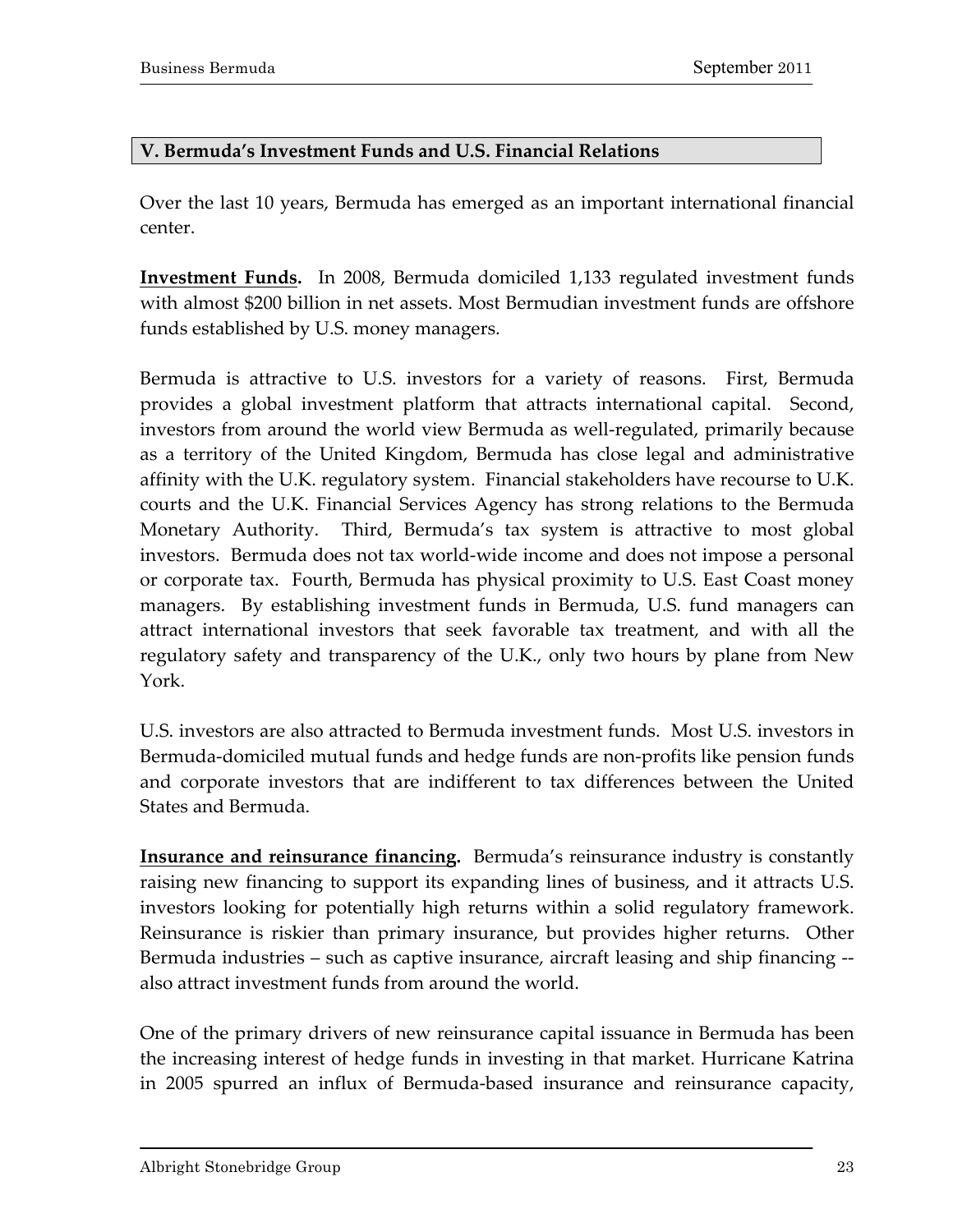supported by special purpose investment funds that are easy to establish in Bermuda. Hedge funds have poured billions of dollars into reinsurance entities in Bermuda, wagering that the record hurricane losses of 2005 would drive higher insurance and reinsurance policy holder rates with U.S. state regulators, and thus making investment in property catastrophe insurance and reinsurance a good bet. (Hurricane-susceptible state governments like Florida are indeed trying to deal with a continuing trend toward higher insurance rates. Federal and state taxpayers are being asked to foot the bill for hurricane-exposed cities, but with government budgets in deficit, there seems to be little alternative to higher insurance rates.)

To at least partially meet the demand for more U.S. insurance at lower costs to policyholders, Bermuda financial regulators have been asked to authorize innovative capital-raising products. Hedge funds in particular have been attracted to innovative new types of risk capital that the Bermuda market has developed to supplement traditional reinsurance entities in covering catastrophic losses. One example is "collateralized reinsurance", through which the reinsurer reserves a certain amount of capital to collateralize the risks that it is underwriting. This is attractive to hedge funds because it improves the creditworthiness of the reinsurer.

Another example is catastrophic (CAT) bonds, which are issued by insurance and reinsurance companies to help them access additional funds following a disaster. If losses from a catastrophe exceed a certain amount, then the bond defaults. However, if no disaster occurs, then the holder of the bond is paid at a higher than normal interest rate. Hedge funds are among the biggest buyers of CAT bonds.

In addition, hedge funds have been attracted to another innovative financial vehicle called industry loss warranties, which allow parties to purchase protection based on losses to the entire insurance industry, rather than losses from a particular catastrophe.

Hedge funds have also been big investors in "sidecars", special-purpose entities created to provide additional capacity to existing reinsurers, usually for property catastrophes and marine risks. The sidecars receive premiums for the reinsurance underwritten and are liable to pay claims under the terms of the reinsurance contracts. The sidecar enables the reinsurer to expand its capacity to write additional reinsurance. Nearly all sidecars to date have been established in Bermuda, because of Bermuda's favorable regulatory and tax systems.

Overall, the Bermuda market has become much more efficient and effective in recent years in providing new risk capital for property catastrophe insurance, thanks in part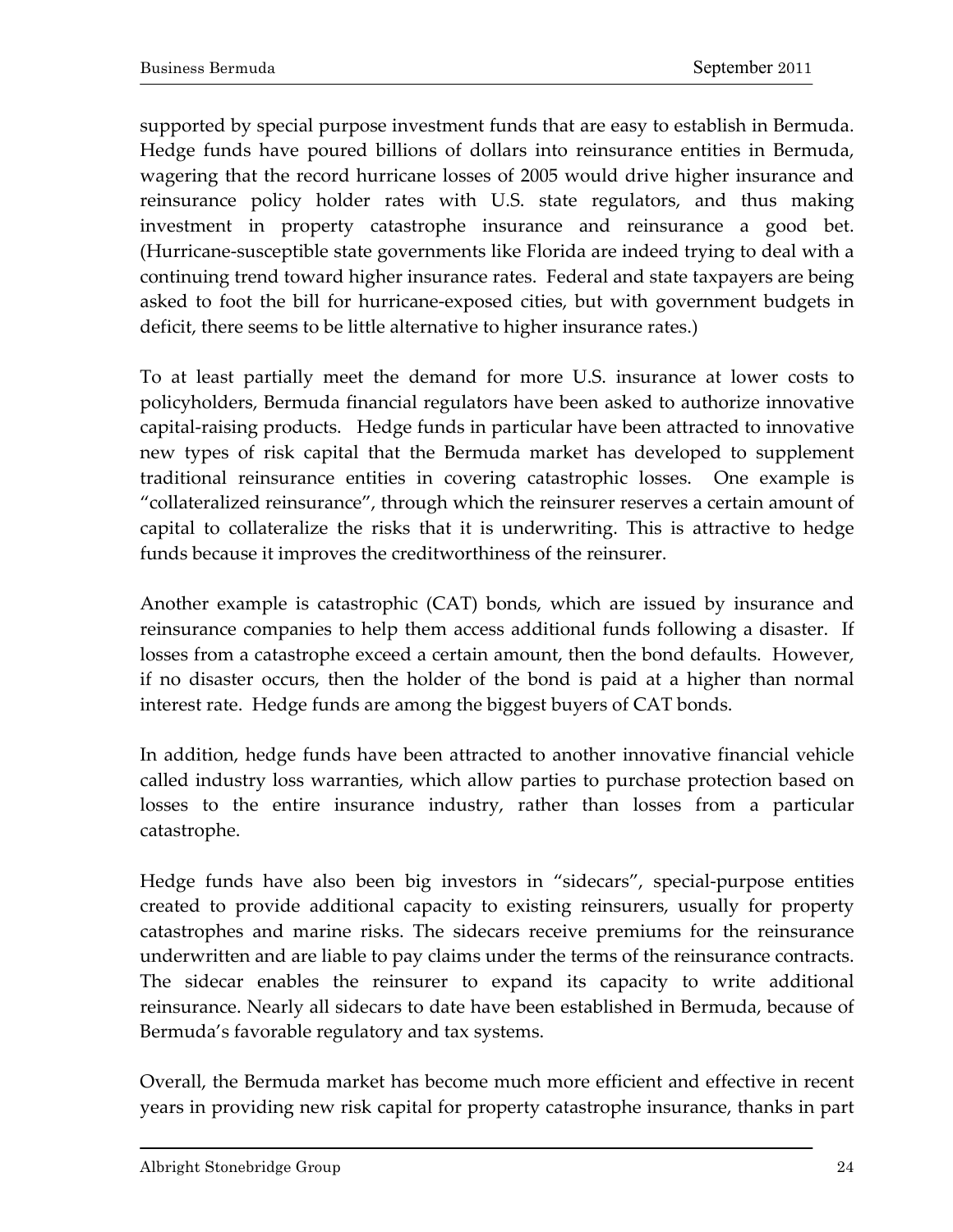to its favorable regulatory and tax structures. This has been critical as the American demand for catastrophic risk coverage in Florida and other disaster-prone areas has grown. That need is expected to continue, as the current recession and financial crisis undermine traditional insurance and state hurricane and wind funds.

**Bermuda's U.S. Portfolio Investment.** Bermuda is the 10th most important international portfolio investor with the United States. From 2000 to 2010, Bermuda doubled its U.S. portfolio investment to \$199 billion. Because of Bermuda's success as an international financial center, it is likely that major portions of the capital flowing into U.S. securities are as much international-origin hedge fund capital as capital accumulated by Bermuda reinsurance vehicles. It is also noteworthy that for most of the 2000s, Bermuda's allocation of portfolio investment in U.S. government securities has been at similar levels as shown below in Table 11.

| Country        | <b>U.S. LT Treasuries</b> | Other U.S.G. Bonds | All LT ST Debt & |
|----------------|---------------------------|--------------------|------------------|
|                |                           |                    | Equity           |
| China          | 757112                    | 454095             | 1462721          |
| Japan          | 645957                    | 219128             | 1269587          |
| <b>UK</b>      | 54448                     | 15759              | 812773           |
| Cayman Islands | 19121                     | 42503              | 649751           |
| Luxembourg     | 51846                     | 23260              | 586222           |
| Belgium        | 14727                     | 14745              | 429188           |
| Ireland        | 17512                     | 33768              | 347955           |
| Canada         | 15942                     | 3826               | 339143           |
| Switzerland    | 55548                     | 14405              | 328238           |
| Hong Kong      | 58786                     | 63015              | 220514           |
| Netherlands    | 13389                     | 17000              | 232638           |
| Bermuda        | 17589                     | 38822              | 199374           |

# **Table 11 Country Ranking of Leading Foreign Holders of U.S. Securities: 2010 (Millions\$of\$U.S.\$Dollars)**

*Source: U.S. Treasury Department, Treasury International Capital System, TICS web site -www.treas.gov/tic,&2011.*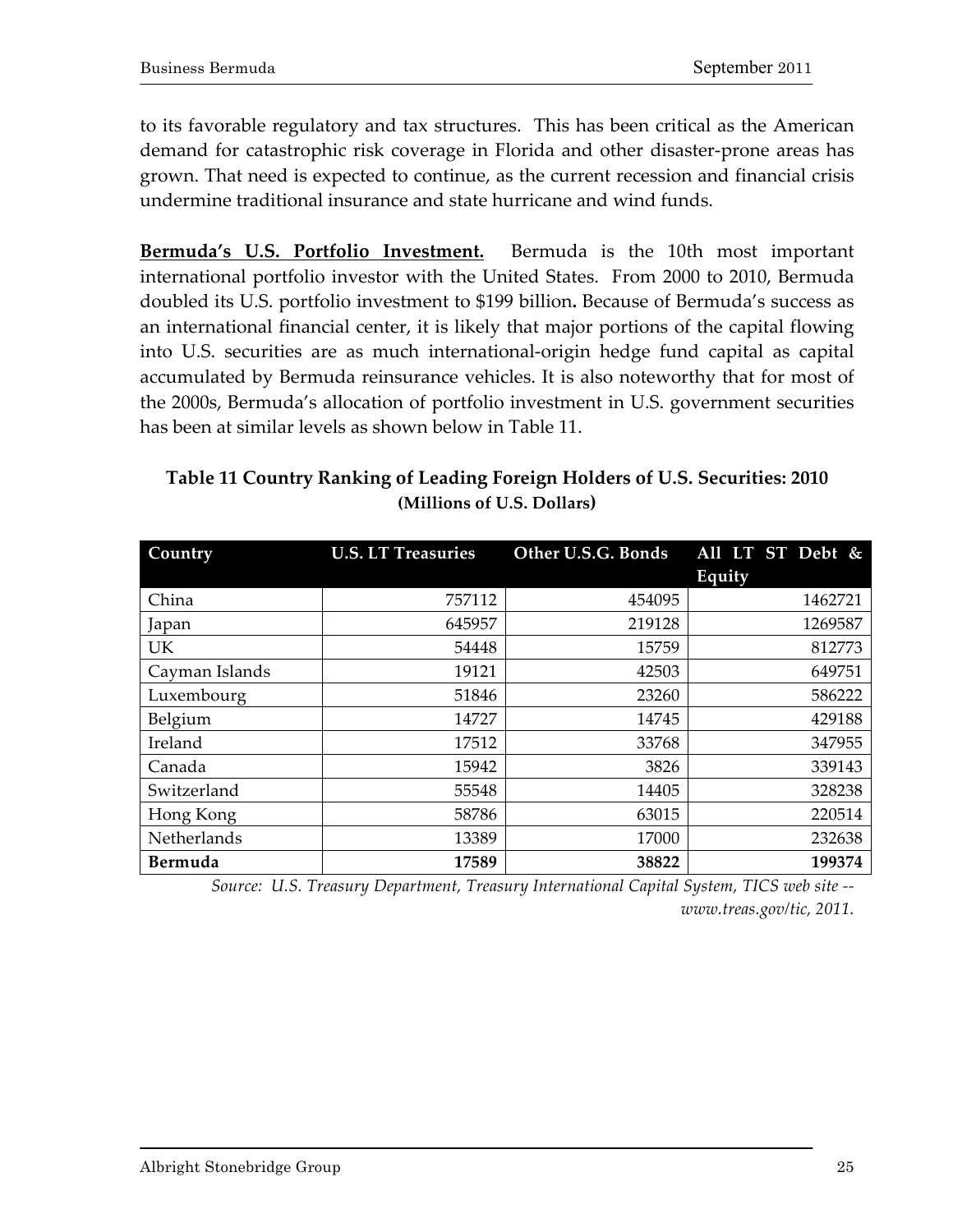## **VI.\$U.S. Energy\$Security and Bermuda Shipping**

The United States depends in large part on energy products -- including crude oil, petroleum products and LNG (liquefied natural gas) -- that are shipped from foreign oil fields to U.S. refineries. In fact,  $55%$  of America's total crude oil supply is transported by tanker fleets from foreign oil fields.

The majority of tankers making port calls in the U.S. Atlantic and Gulf of Mexico are foreign-controlled vessels. (The U.S. West Coast is dominated by American tankers.) There are more than 2500 vessels in the active worldwide tanker fleet, 92 percent of which are owned and operated by foreign-flag companies and countries. Owners are primarily independent shipping companies (67 percent of total worldwide tonnage), and the remainder are oil companies (17 percent) and governments (16 percent).

The largest number of tankers in the world's independent fleet is owned by two Bermuda companies: American Eagle and Frontline. (These Bermuda domiciled companies are in turn owned by holding companies in Asia and Norway, respectively. To take advantage of Bermuda registry and regulation, the fleet must be Bermuda-domiciled.) American Eagle concentrates on Aframax class and smaller vessels that are well-suited for the lightering that is required to access the shallow ports and waters of U.S. Gulf Coast refineries. Frontline mostly provides shipping services in very large, deep ocean LNG ships like Suezmax-class, VLCC and ULCC class vessels. U.S. oil company tanker fleets also serve U.S. refineries and some of these ships serving the Gulf Coast are Bermuda-registered. The crude oil tanker fleet is well established in U.S. ports, and the LNG fleet is growing in significance to the United States.

Bermuda is a major supplier of energy shipping services to the United States. The U.S. Customs Service and the Corps of Engineers, which tracks ocean ships entering U.S. waters and ports transporting imports, reports that Bermuda-owned, regulated and registered ships provide  $$1.3$  billion, or  $4\%$ , of the shipping services upon which the United States depends for its imports. More than 90% of these shipping services from Bermuda to the United States are for crude oil imported on Bermuda tankers to refineries in the U.S. Gulf Coast.

Bermuda's **Energy Shipping Fleet.** Bermuda has a total of 158 commercial ships in its national registry; constituting approximately 10 million dead weight tons of capacity. Almost 50% percent of this registry by tonnage is energy transport vessels -- three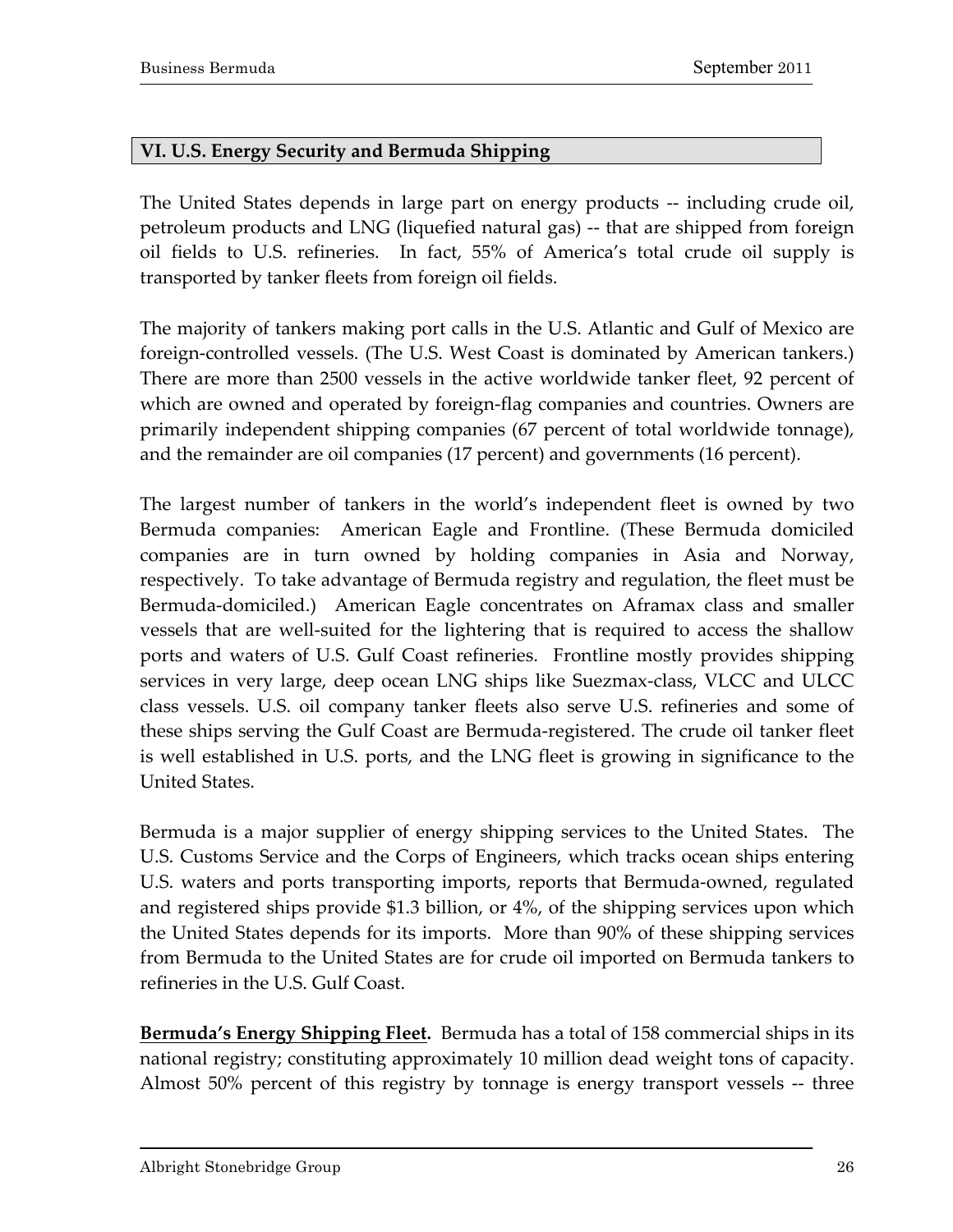million tons of deep ocean, very large LNG ships, and one million tons of oil tanker ships. The average age of the Bermuda energy fleet is under six years and meets the most modern safety standards imposed by International Maritime Organization and the U.S. Coast Guard.

While the condition of tankers in the worldwide fleet varies widely, the Bermuda fleet receives high marks for its safety and environmental standards, according to David Astwood, a Bermuda shipping attorney and sectoral expert who analyzed the Bermuda fleet in recent publications (referenced in the annex). Astwood notes that the Bermuda registry and ship inspectorate (officially known as the Bermuda Department of Maritime Administration) is unique in that, as a territory of the United Kingdom, it flies the UK's Red Ensign, thus showing compliance with high quality U.K. regulatory standards for safety and operation. The advantage is that environmental and safety issues for Bermuda ships are rare and they experience fewer delays due to inspection issues.

In addition, Bermuda's tanker fleet is compliant with U.S. environment liability requirements of the Oil Pollution Act of 1990, and is known among operators as having a high reliability of operation, with infrequent oil spills and discharges and few port delays.

These qualities are particularly important in dealing with U.S. refineries along the Gulf Coast, which rely upon the Bermuda tanker fleet's ability to safely access shallow ports, while keeping costs low and meeting the environmental requirements of the U.S. Coast Guard.

Bermuda also has a thriving international ship finance and registration industry. Because of its strength as an international financial center, many of the world's leading owners, managers, builders, insurers, lawyers, accountants and bankers have worked closely with Bermuda to develop financial structures tailored to the specific requirements of the shipping industry.

In the past few years, there have been significant developments in Bermudian ship financing, which has been experiencing an economic boom. The most significant development in ship financing has been a surge in initial public offering activity by Bermuda-based shipping groups, particularly in the U.S. capital markets, and the increasing use of Bermuda as a base, both for companies and for the registration of vessels, for LNG ships. The surge in shipping IPO activity is evidenced by such Bermuda companies as Arlington Tankers, TBS International and Aries Maritime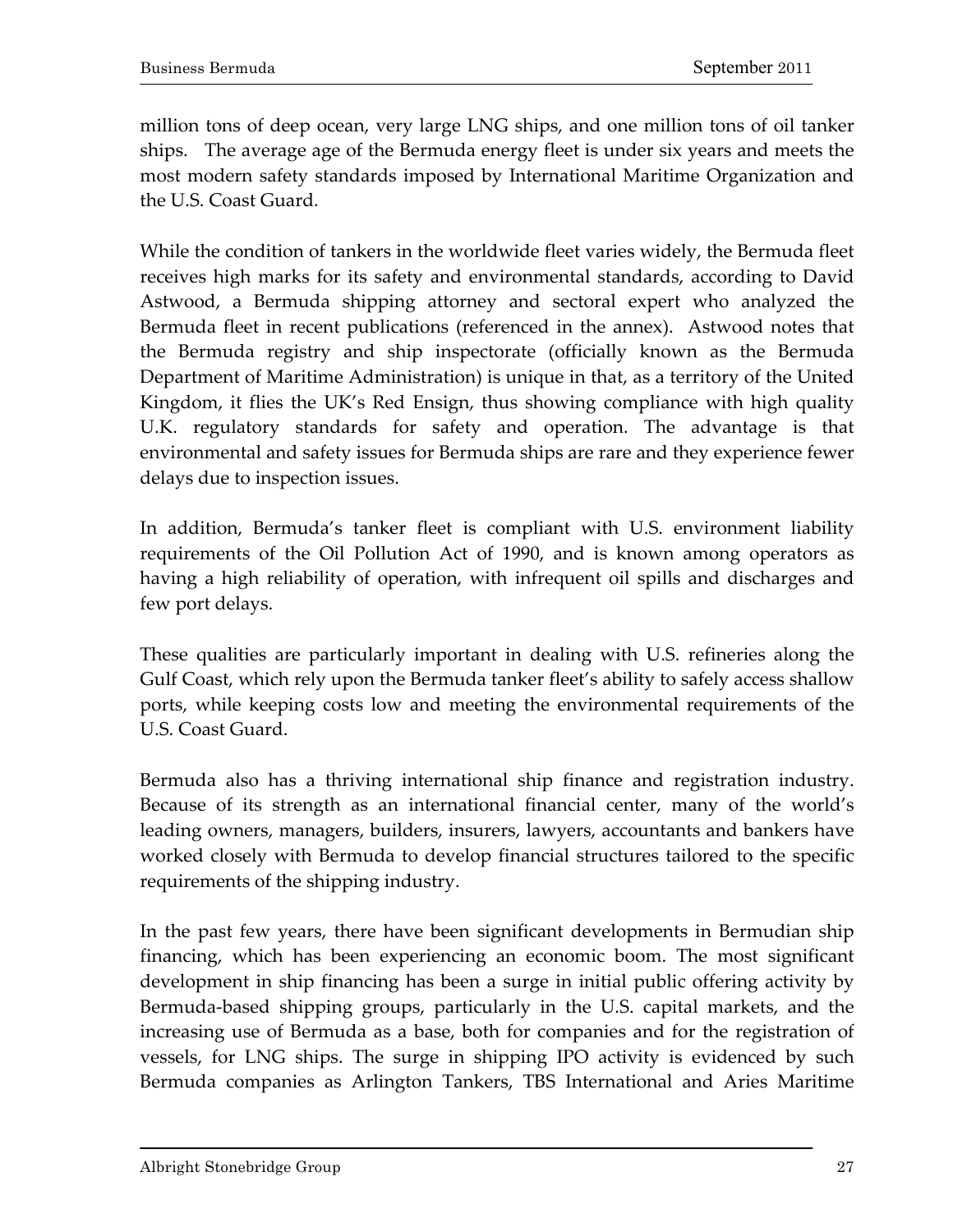Transport, which are listed on the New York Stock Exchange in Arlington's case and the NASDAQ National Market in the others.

It is expected that Bermuda-based shipping companies will continue to be used for listings on stock exchanges in the U.S., Europe and Asia, as long as the appetite for public offerings continues.

Another significant development is the increasing use of Bermuda as a base of operations for LNG shipping groups. As shipping groups have positioned themselves to move into LNG as an alternate source of energy, Bermuda has proved an attractive jurisdiction, acceptable to ship-owners and, more important, to charterers, for flagging LNG vessels and incorporating their owning companies.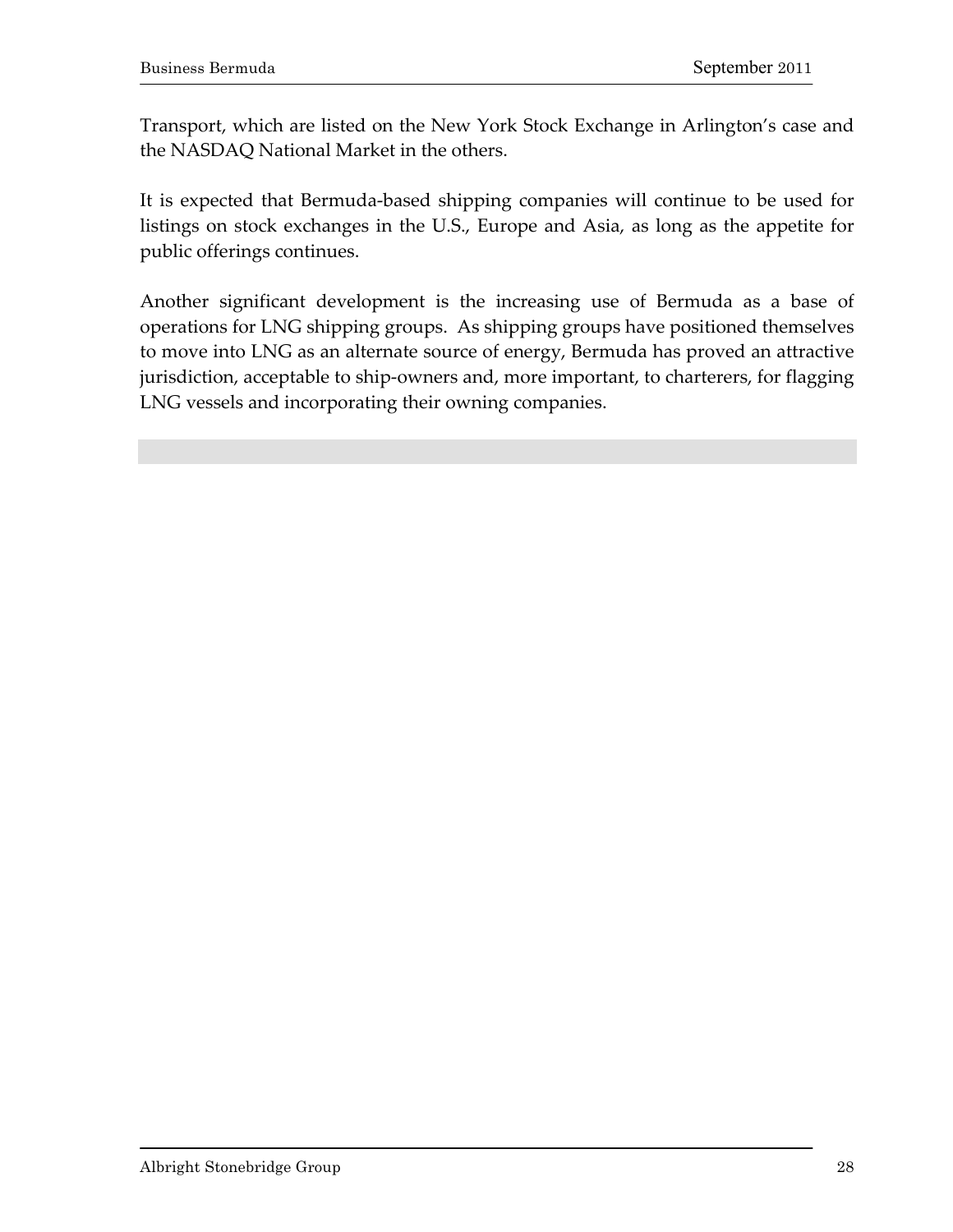# **VII. Holding Companies and Bermuda as a Multinational Corporation Domicile In a Rapidly Changing World Economy**

Between 2008 and 2010, Bermuda-domiciled companies were the eighth largest foreign employer in the United States-providing about 200,000 U.S. jobs through majority–owned affiliates of multinational companies domiciled in Bermuda. 1/ The FDI survey referenced above and the U.S. government survey of services supplied through affiliates 2/ both estimate that these Bermuda domiciled multinationals generate between \$40 billion and \$70 billion in sales and contribute some \$40 billion to U.S. gross domestic product.

Domiciliation on a tiny island in the Atlantic sometimes is underestimated for its contribution to the U.S. economy. In the 1990s, there were some concerns that some U.S. companies re-domiciled their corporate structure from the United States to Bermuda, Cayman Islands, Ireland or Switzerland. These were called "corporate inversions." Most of the operating jobs stayed in the United States but generally the inverted corporation's income tax burden was reduced under double taxation treaties with the United States. United States tax legislation was introduced that limited any corporate income tax benefits for U.S. companies moving offshore under these inversions except when the U.S. company is sold and completely changes hands.

Thirty years later, in the 21st century, the profile and the governance of the multinational corporation in the U.S. economy have changed enormously. More than 5 million jobs are supported by foreign multinationals in the United States and a substantial portion of these jobs are created by "holding company" multinationals that are foreign-origin versions of the U.S. corporate inversion from the 1990s where

1/ This reflects the latest U.S. government survey of foreign direct investment (FDI) into the United States of the 2009 operations of U.S. affiliates of foreign companies published in August 2011 in the Survey of Current Business (see the bibliography for the full citation).

 $\mathcal{L}_\text{max}$  , and the set of the set of the set of the set of the set of the set of the set of the set of the set of

2/ U.S. sales of service industry affiliates domiciled in Bermuda is a significant but partial measure of Bermuda's multinational presence in the United States and estimates of goods sales should also be included. The services affiliate's estimates also come from the Survey of Current Business October 2010. (see bibliography)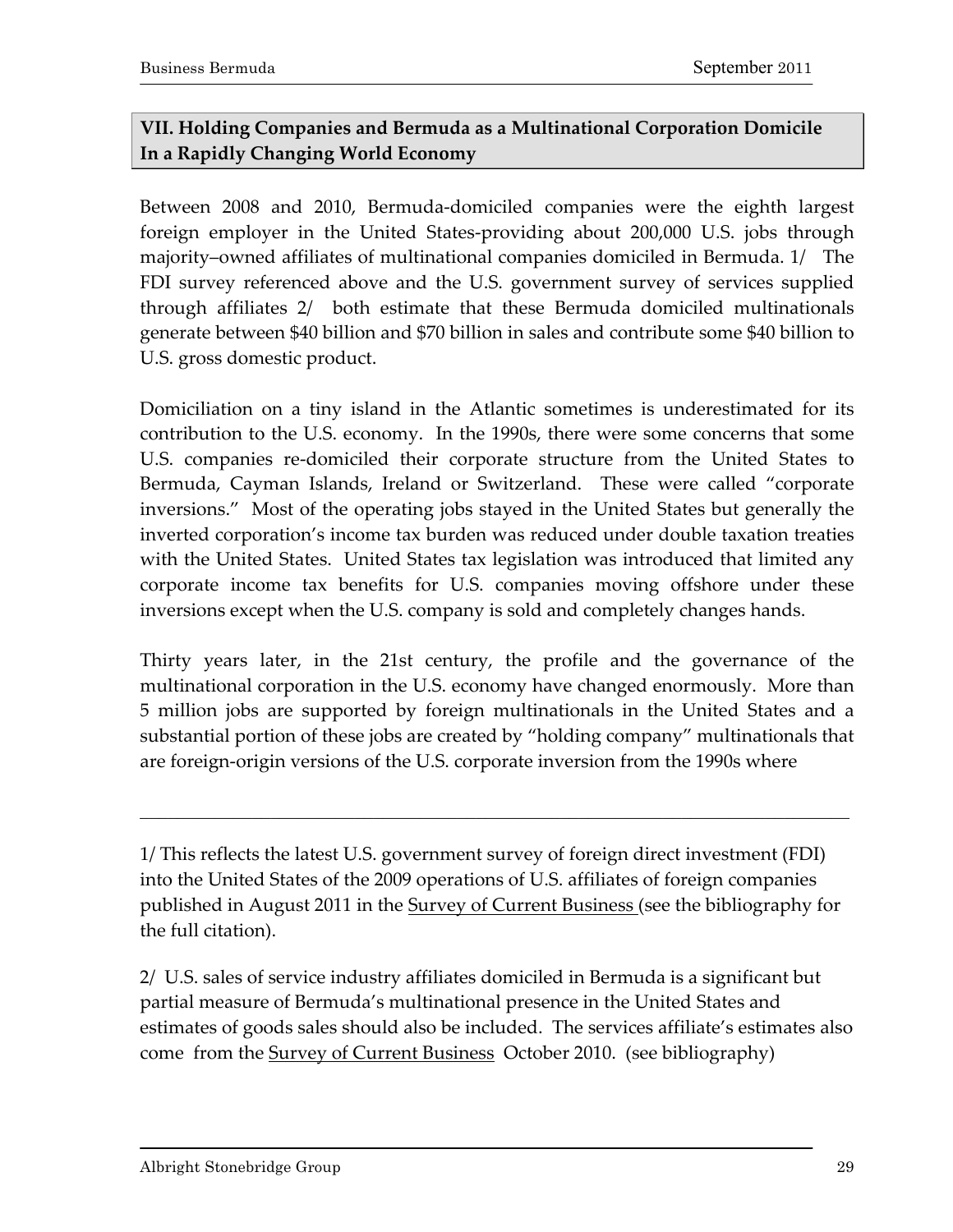production stays in the United States or China but the ultimate beneficial owners are in Bermuda or Hong Kong or Mauritius. IBermuda holding company multinationals represent 3% of this foreign multinational job creation in the United States.

A substantial portion of the foreign direct investment in the United States is structured under offshore holding companies where the production is in another country than the corporate domicile (regardless of whether this is China or the United States.) There is reason to argue that but for the economic benefits provided through these holding company multinationals the U.S. economy would not remain as competitive and that Bermuda and other offshore domiciliation jurisdictions are contributing to the economic strength of the U.S. economy.

It is worth making three specific points about the trends over the last two of three years between Bermuda and the United States that bear on U.S. jobs, domiciliation and holding company multinationals and how that contributes to U.S. competitiveness. In the last three years, the U.S. and Bermuda economies have changed in several ways that bear on assessing the economic benefits of domiciling in Bermuda and providing economic benefits to the United States.

First, many significant Bermuda companies redomiciled between 2007 and 2009 from Bermuda to Ireland or Switzerland. These redomiciliations occurred primarily for business reasons. Insurance companies moved to Germany and Switzerland as the European Union markets became relatively more attractive, companies made the judgment that clients would value structuring in "safe", "secure" jurisdictions, and fear of adverse regulatory penalties loomed larger during the economic crisis. U.S. corporate inversions did not redomicile back to the United States, but moved to Ireland where it may have been thought double taxation treaties were more interesting. Some Cayman Island companies redomiciled to Bermuda. Finally, most of this redomiciliation of Bermuda companies seems to have stopped for the time being in 2010 and 2011 as the "investor-secure" jurisdictions in Ireland and Europe are struggling under their 2010-2011 sovereign debt and banking crisis. So for the foreseeable future, investor concerns that arose about U.S. "offshores" have abated or been subsumed by heightened economic insecurity in Europe and the BRICS. The implications for the United States is that Bermuda remains today an investment jurisdiction that is relatively secure for investors and corporate governance and remains one of the chief offshore jurisdictions that ensures that U.S. onshore production operations remains competitive in a world economy where manufacturing and services are dominated by emerging markets.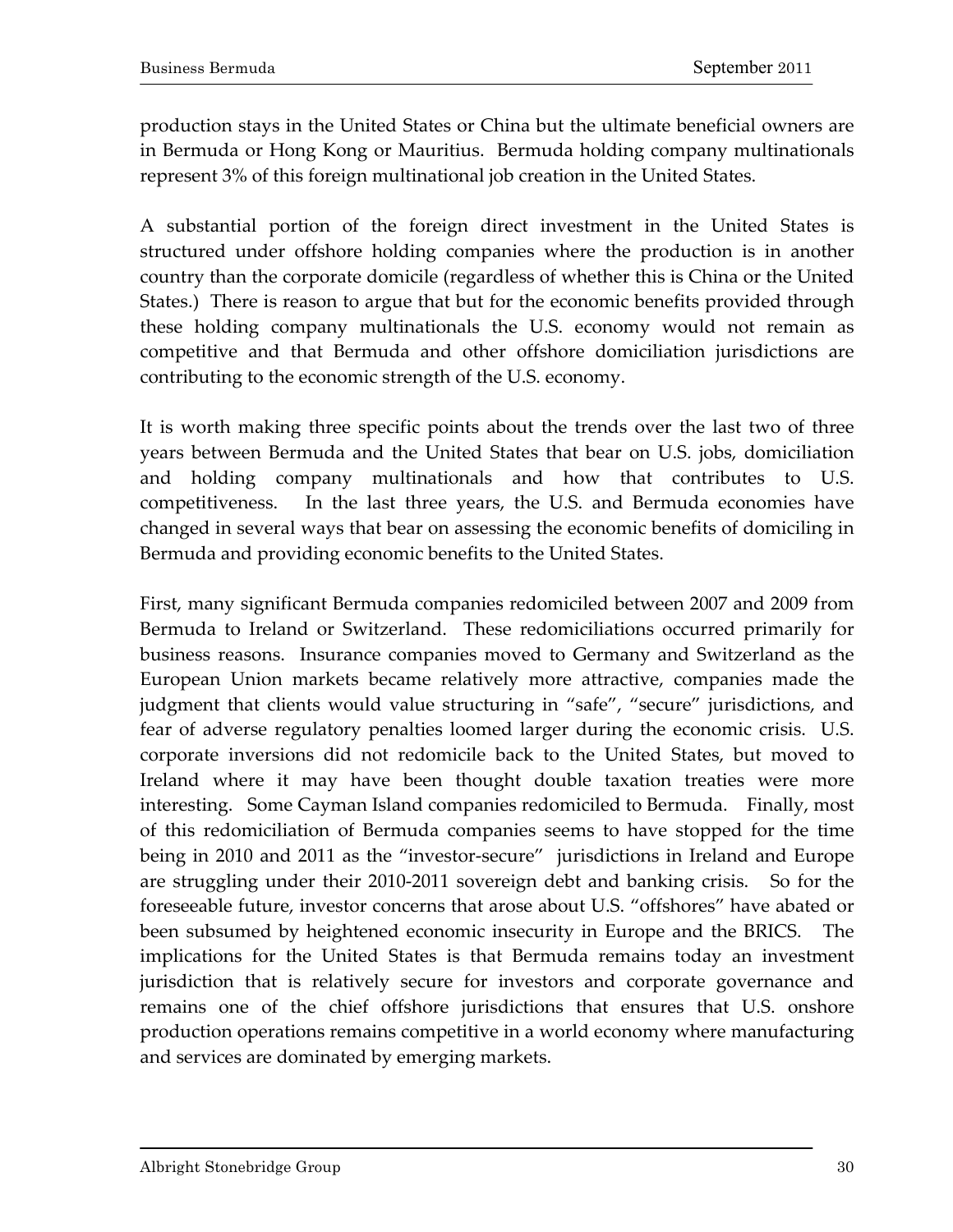Second, it is important to recognize that Bermuda is one of the most important economic actors in the world economy connecting Asian manufacturing to the United States. For example, the Hong Kong lists more than 500 Bermuda companies registered on its stock exchange. This is also true to some greater or lesser degree in Taiwan and Singapore. The strong and growing presence of Bermuda-registered companies in the world economy reflects the realities of the economic relations between the United States and Asia, particularly China. On one hand, U.S. investors in production facilities in China which supply the U.S. and global markets prefer a secure legal jurisdiction like Bermuda with efficient corporate governance rather than the difficult and bureaucratic regulatory environment in China. On the other hand, Chinese and American investing partners prefer the benefits of structuring holding company multinationals to ensure tax benefits that would otherwise be unavailable by simply incorporating in China or the United States. The outcome is that manufacturing investors from semiconductor manufacturers to chemical companies obtain the benefits of Bermuda's secure and transparent legal governance environment, access to Asian manufacturing competitiveness, and a more competitive tax structure by domiciling in Bermuda. Moreover, recent experience shows that Asian companies like Haier are using their Bermuda domicile as the platform for their investment in manufacturing in the United States. So Bermuda holding company governance structures are making Chinese FDI into the United States more competitive and thereby creating jobs in the United States.

Finally, during the 2000s former U.S. operating companies continued to domicile in Bermuda for the same reasons that Asian companies invest in multinational structures discussed in the paragraphs above. Companies like Freescale, Marvell, Contel, AOSL, and Chipmos, to name a few fables chip companies, were formerly U.S. companies and redomiciled to Bermuda since 2006. Today, these Bermuda companies employ 30,000 U.S. workers in manufacturing and sales. Since 2008, these companies created \$3 billion of service-based export business to Bermuda in testing and R&D services creating more U.S. jobs. So altogether, Bermuda has become an important component of how global "holding company" multinationals that rely on U.S. jobs as well as related Asian operations. The Bermuda governance and investment environment contributes to the competitiveness of U.S. business investment, where a U.S. multinational or an Asian multinational would simply not perform as well.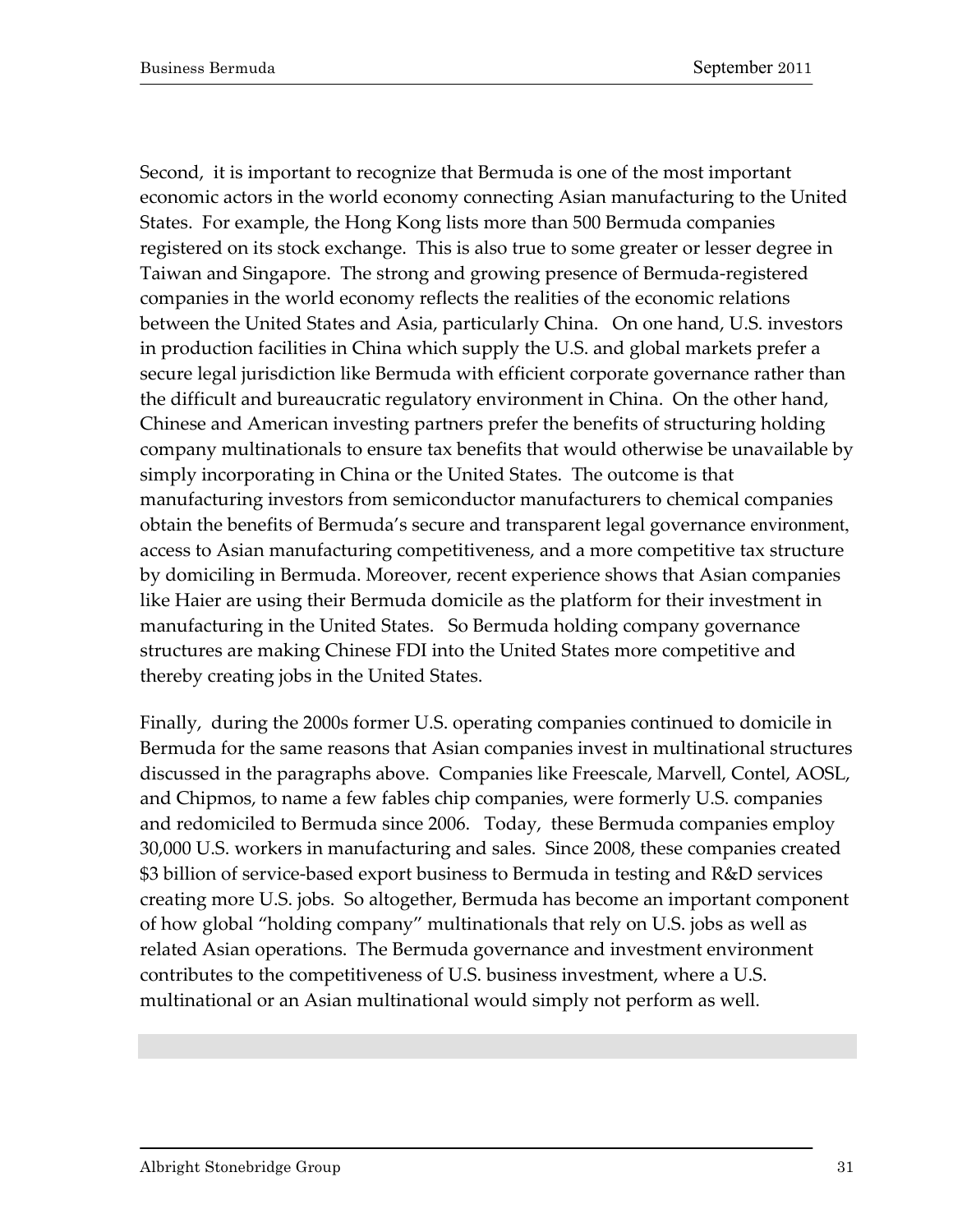#### **VIII. Conclusion**

In spite of the global economic crisis and difficulties in U.S. financial markets, Bermuda-U.S. economic ties remained surprisingly strong. Bilateral trade and investment flows expanded to about \$80 billion in 2009/2010. While some Bermudian companies with extensive economic stakes in the United States relocated to Europe during this period, Asian and U.S. companies relocated to Bermuda and offset those older U.S. inversions. As a result, Bermuda supports at least 200,000 jobs in the United States after all the relocations during the economic crisis to date. Add to that affiliate presence in the United States, the U.S. jobs created by U.S. exports to Bermuda and Bermuda supports almost U.S. 300,000 jobs.

Bermuda meets unfilled economic capacities and investor's financial needs for the U.S. economy. This is strengthened by Bermuda's responsive regulatory environment, close relations with the United States and United Kingdom, and supportive tax regime. Over the years, Bermuda has created ways to attract U.S. and international financing to fund insurance and investment capacities. Furthermore, international financing also contributed to the expansion and modernization of the Bermudaregistered energy shipping fleet upon which the United States depends in part for its energy security. The dramatic events of the last nine years -- devastating coastal hurricanes, natural disasters, man-made environmental events, and terrorist attacks -required more financing and capital to cover growing uncertainties. Bermuda filled this need.

Today's global economic crisis created new challenges and has started a substantial restructuring of the world economy. The ongoing financial regulatory reforms creates opportunities for the Bermuda financial sector as investors find it harder and harder to do business in London and New York and seek alternative investment environments. The global financial crisis increased the world economy's reliance on Asian finance and economic activity. This is not a new trend as Asian influence in investment markets grew over the years with rising surpluses in trade and investment. The influence of Asian economic and financial is now increasingly independent of London and New York. Large financial flows arise in Asia and seek access to global markets, including the United States. Bermuda must find its way in this global environment and adapt to this restructuring. The United States will still be important to Bermuda, but in addition to European money seeking access to the United States, Asia and Middle East finance will seek investment platforms in Bermuda to make investments in the United States.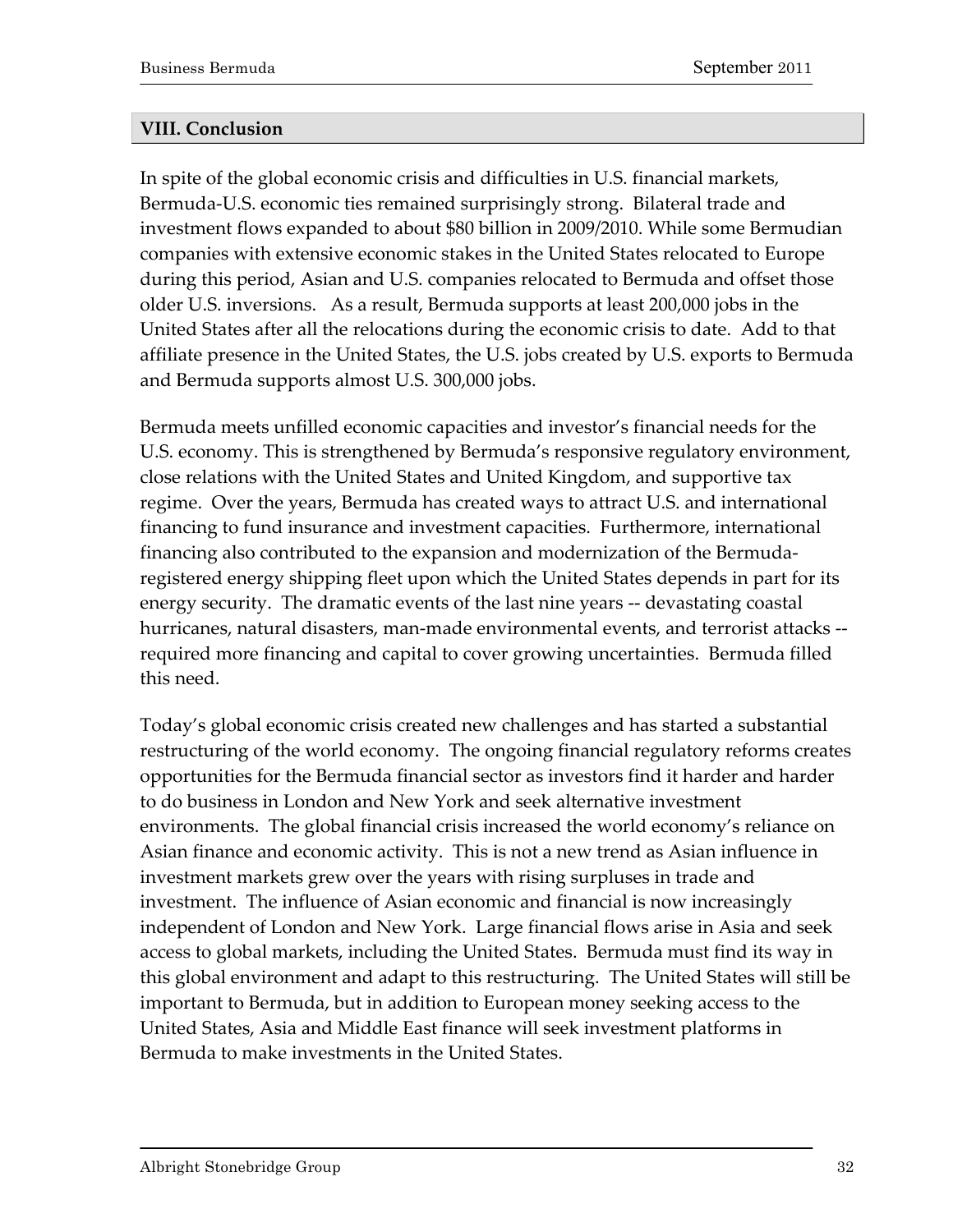#### **APPENDIX A: Methodologies and Notes**

**Economic Data.** This study relies to a substantial extent on official government data to describe and assess the impact of Bermuda's economic relationship with the United States. For the most part, this study sought to use one integrated set of data with common definitions and estimating techniques and then supplement that as necessary with specific data. Therefore, for most of this study we relied on U.S. government data that describes the U.S. international transactions with the rest of the world. This information is compiled by the U.S. Bureau of Economic Analysis (BEA) within the U.S. Department of Commerce in annual surveys of the business community. International services trade data are a major characteristic of the Bermuda-United States economic relationship. The essential methodologies for compiling this data and reporting it annually was summarized in "Selected Issues in the Measurement of U.S. International Services," Survey of Current Business, by Obie Whichard and Maria Borga, U.S. Bureau of Economic Analysis, June 2002. Additional revisions to methodology for international insurance services measurement were summarized in "Annual Revision of the U.S. International Accounts, 1989-2003." Survey of Current Business, by Christopher L. Bach, U.S. Bureau of Economic Analysis, July 2004.

Importantly, 2010 Bureau of Economic Analysis publications on International Services Transactions between the United States and Bermuda were updated by the Benchmark Survey of Insurance Transactions by U.S. Insurance Companies with Foreign Persons for 2008. This broader survey obtained every 5 years covers many more companies supplied by the U.S. National Association of Insurance Commissioners (NAICs). This report also benefited by the expansion of concept and measurement by BEA to include international banking financial services transactions between parents and affiliates in majority owned MNCs beginning in 2008.

Similar balance of payments information is compiled regularly by the Government of Bermuda but these published Bermudian accounts present no bilateral U.S.-Bermuda detail. Happily, the BEA information is quite detailed with respect to Bermuda and also offers a basis to make relative comparisons with other U.S. trading partners. The other official source of information for the study is the U.S. Treasury Departments "Treasury International Capital Account." Again this information is based on a compilation of mandatory monthly reporting of all financial brokers and investors investing in the United States.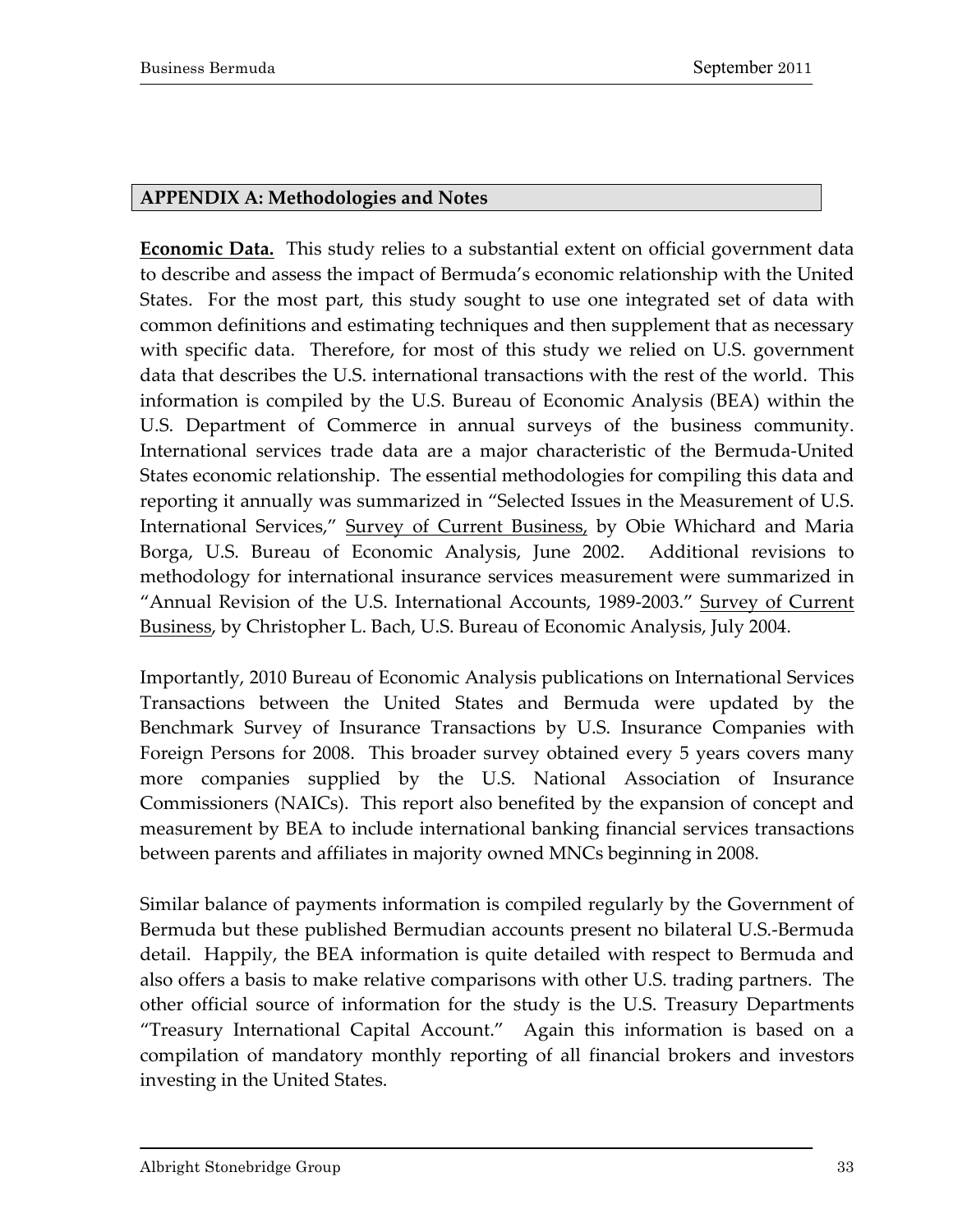The Treasury and Commerce Department data has substantial detail by industry sector. For balance of payments, detail is available for 40 major categories of merchandise exports and imports as well as 13 major sectors of the services industry. Virtually all of this available information was revelatory with respect to Bermuda, summarizing trade in insurance, shipping, investment funds, and professional services. All of this information that is generally summarized in Chapter 2 on trade provided evidence that the U.S. economic relationship with Bermuda was large and substantial.

Nevertheless, an economic relationship has to be more than large to be impactful. To a significant degree, the study relied on compilations of U.S. and Bermudian private industry sector data to assess how Bermuda economic entities operated in the United States and why the United States relied on Bermuda rather than another country or on U.S. domestic resources. Where available we chose detailed industry data that BEA itself relied upon. Therefore there was some conceptual similarity in estimates, for example net written insurance premiums at the government level were compiled from the sources we used from the private sector.

# **Methodologies\$for\$estimating what is\$not published by\$BEA**

**Employment.** In Chapter 2, this study describes the employment associated with U.S. exports of merchandise goods exports to Bermuda. In the same chapter, employment estimates are made related to cross-border services exports from the United States to Bermuda. The methodology for relating total industry employment to U.S. exports to Bermuda is based on information developed by the U.S. Department of Commerce, International Trade Administration, Office of Trade and Industry Information, (OTII) and the U.S. Bureau of the Census with the Bureau of Economic Analysis and the Bureau of Labor Statistics. Every year, the OTII estimates and publishes total jobs for U.S. manufactured exports associated with the NAICS Industry Codes. The most recent data available on this subject is 2007. But Albright Stonebridge economists undertook to compile employment data from public company sources for all US affiliated companies in Bermuda for 2009.

In this study we estimated exports of goods by NAICS industry sector for 2008 and services exports from Department of Commerce data. We then used the overall U.S. manufacturing export and employment relationships summarized in the OTII data base and using ratios derived from this of employment associated with a 2010 dollar of U.S. exports by industry, estimated the jobs associated with the direct and indirect manufactured exports to Bermuda.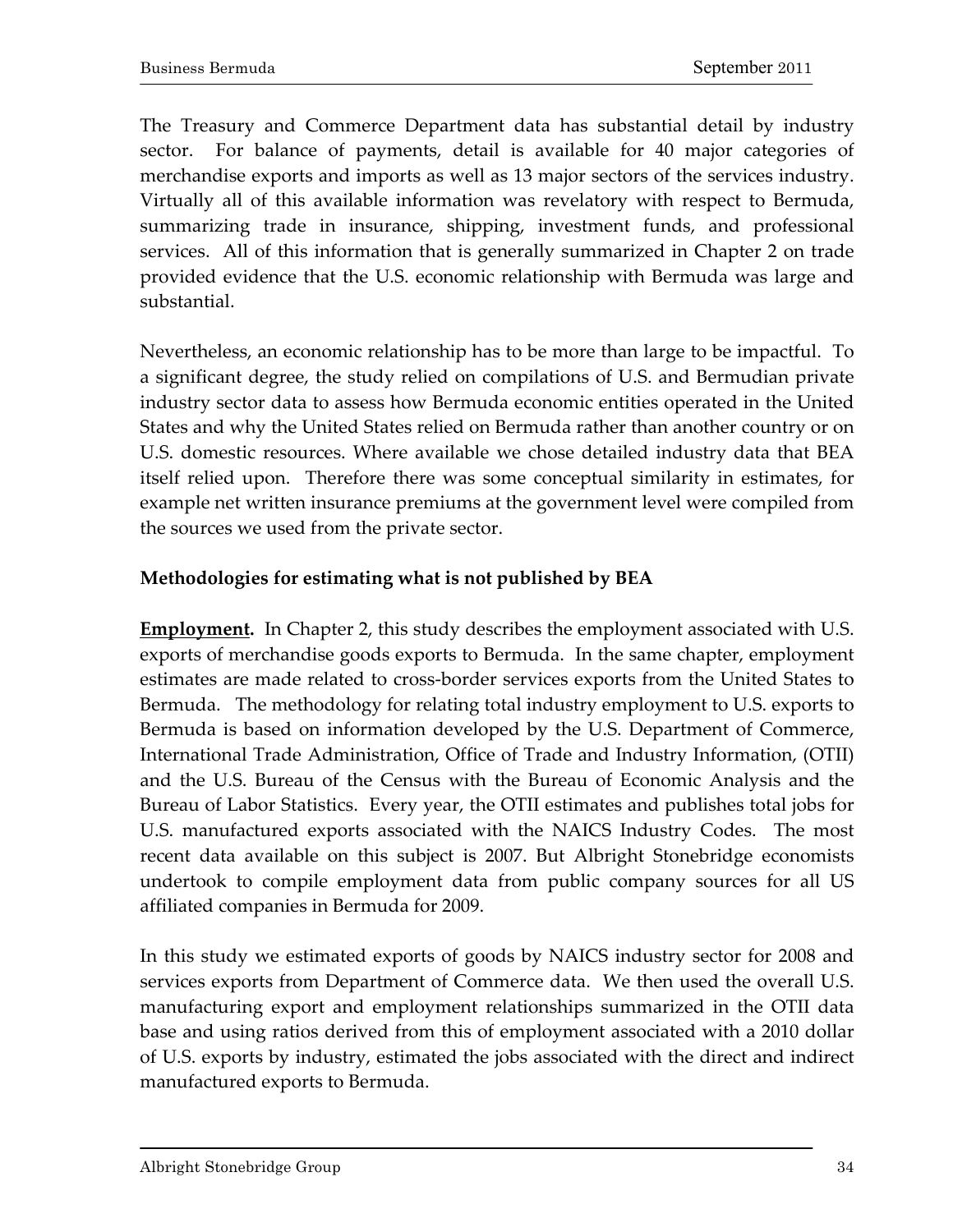The study also sought to estimate the U.S. jobs associated with international goods services transactions carried out by U.S. subsidiaries of Bermuda domiciled companies. This data is estimated by annual surveys carried out by the U.S. government of foreign direct investment in the United States. The most recent estimate was for 2009 with some more recent data for 2010. The methodology for these estimates is published in "U.S. Affiliates of Foreign Companies: Operations in 2009," Survey of Current Business, by Thomas Anderson, U.S. Bureau of Economic Analysis, August 2011.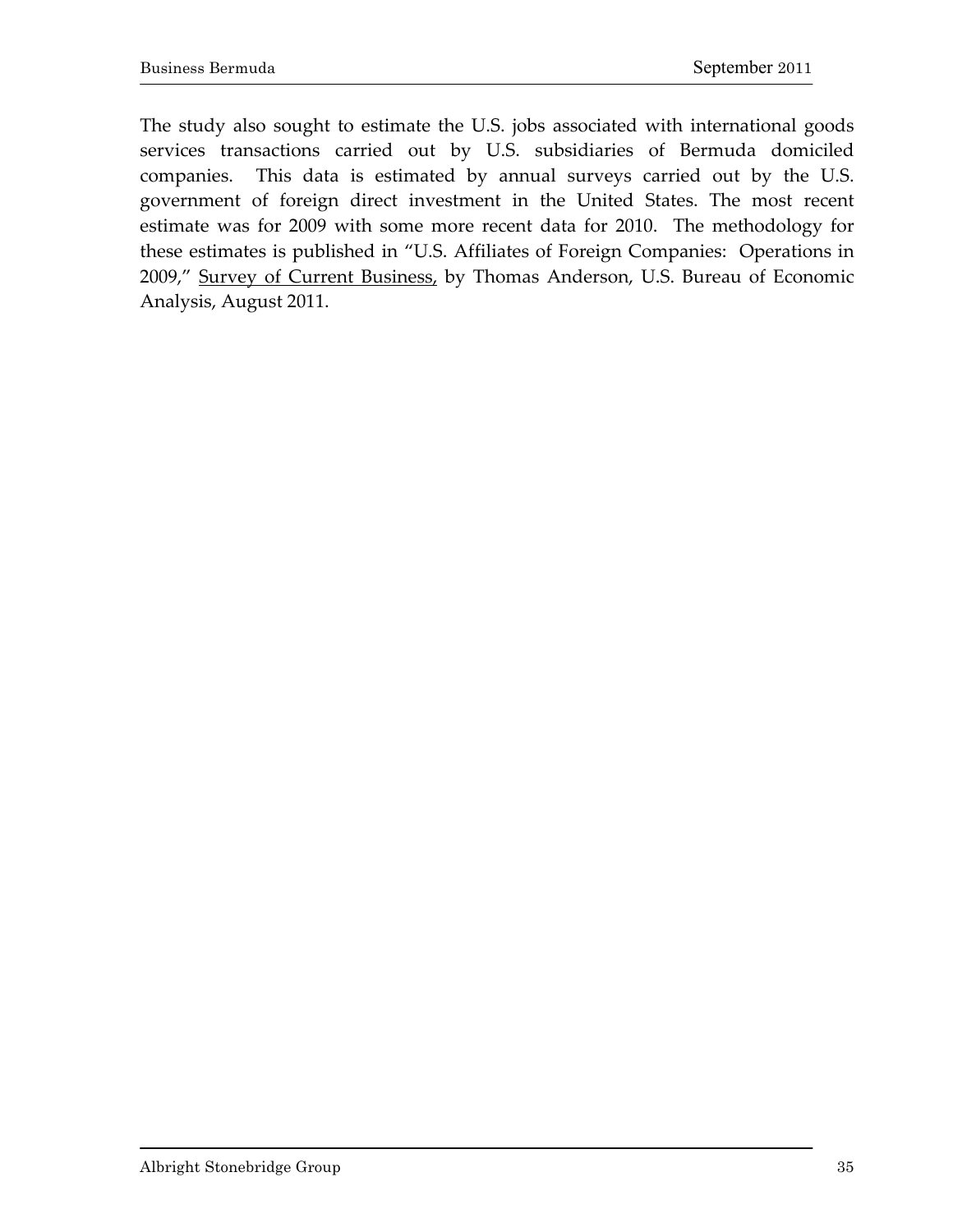#### **APPENDIX B: References and Sources**

Astwood, David W. J., Bermuda Plays to its Strengths, The Maritime Advocate, London, UK, 2000.

Bermuda Monetary Authority, Regulatory Update, July 2011. Hamilton, Bermuda.

Briegel, Fabian, Country Report, Bermuda, Rabobank Economic Research Department, May 2011.

Desai, Mihar, A. and Hines, James R. Expectations and Expatriations: Tracing the Causes and Consequences of Corporate Inversions, June 2002.

Dewitte, Dirk, Deloitte Tax Notes International, The Use of Various Jurisdictions for Investment in China, August 2010.

Dorfmueller, Pia, Tax Planning for U.S. MNCs with EU Holding Companies. Kluwer Law International. The Hague. 2003

Economist Intelligence Unit, Bermuda, Country Report, July 2011, London United Kingdom

Froot, Kenneth A. "Lessons from the Current Financial Crisis from Catastrophe Reinsurance." May 2009, Harvard Business School, Boston, Massachusetts.

Gonzalez, Maria and Alfred Schipke, "Bankers on the Beach," Finance and Development, IMF, Washington DC, June 2011.

Hartwig, Robert P., Insurance Information Institute, Financial and Market Impacts of Hurricanes on Property and Casualty Insurers, April 2005

Government of Bermuda, Department of Maritime Administration, History of the Bermuda Registry of Shipping. St Georges, Bermuda 2009.

Government of Bermuda, Department of Maritime Administration, Data Base Stats Ships. St Georges, Bermuda 2009.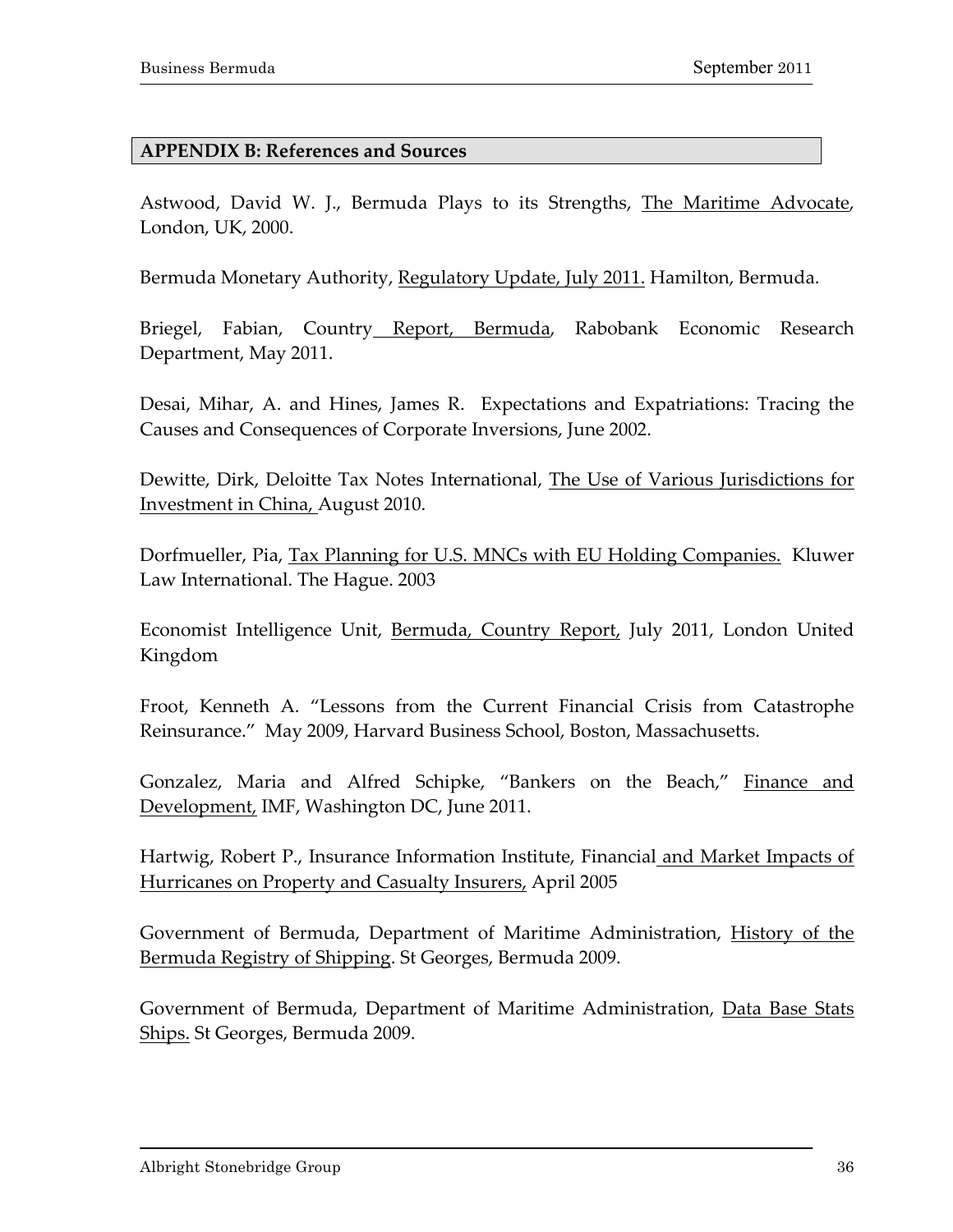Government of Bermuda, Ministry of Finance, National Economic Report of Bermuda, 2010 February 2011.

Government of Bermuda, Cabinet Office, Department of Statistics. "Q4 2010 Highlights." Quarterly Bulletin of Statistics, Hamilton, Bermuda

Government of Bermuda, The Cabinet Office, Department of Statistics, Gross Domestic Product, by Industry, 2009 Highlights, Hamilton, Bermuda, December 2010.

Hong Kong Exchange, Fact Book, 2010. "List of Listed Companies on Main Board." Honk Kong. 2011.

Insurance Information Institute, A Firm Foundation: How Insurance Supports the U.S. Economy. New York, New York, 2009.

Insurance Information Institute, Catastrophes: U.S., New York, New York, undated.

Kim, Karen, Alternative Insurance in the United States and Bermuda and the Threat to Traditional Regulatory Structures. Unpublished manuscript, Harvard Law School, May 1 1995.

Milligan-Whyte, John. Creating Global Joint Ventures with China's Emerging Mega Multinational Corporations. Bermuda Chamber of Commerce, 2007

Owens, Jeffrey, Written Testimony Before the Senate Finance Committee on Offshore Taxation, May 3 2007, Washington DC

Reinsurance Association of America, Reinsurance Underwriting Report, Statutory Results, RAA website, www.reinsurance.org, December 31, 2010

Reinsurance Association of America, Offshore Reinsurance in the U.S. Market: 2010 Data, September 2011. Washington DC.

Rose, Andrew K, and Mark Spiegel. "Offshore Financial Centers, Parasites or Symbiants", Economic Journal, Vol 117 No 523, pp 1310-35. 2007.

Sullivan, Martin A. and Lee A. Sheppard, Offshore Explorations: Caribbean Hedge Funds, Part2, Tax Analysts, Washington DC January 2008.